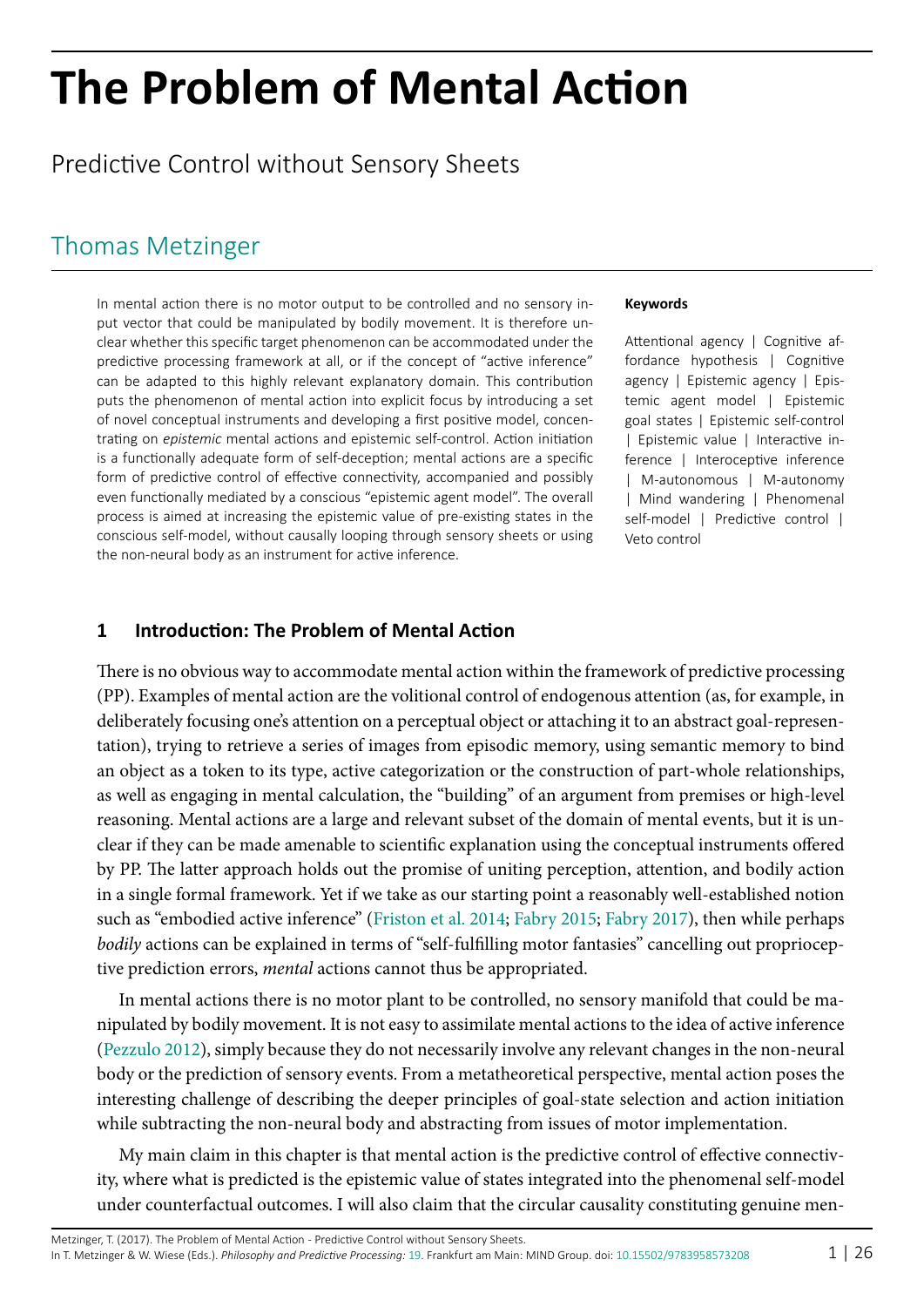tal action does not embrace events on any sensory sheet,<sup>1</sup> that mental action is a rare event, and that the specific phenomenal signature of mental action can be explained by a new content layer in the conscious self-model, the "epistemic agent model" (EAM), which may sometimes transiently emerge in the brains of human beings. In addition, I present the cognitive affordance hypothesis, which proposes that a central function of autonomous activity in the mind wandering network is to create a constant stream of *affordances for cognitive agency*, a continuing internal competition among possible cognitive actions.

Section [2](#page-1-1) lays some conceptual foundations, Section [3](#page-8-0) presents four building blocks of a future theory, and Section [4](#page-16-0) draws some interim conclusions towards a first positive model for the new target phenomenon of mental action. I end by sketching a model of action initiation as a functionally adequate form of self-deception and draw attention to a metaphysical dilemma constituted by what I see as the three most important issues for future research.

#### <span id="page-1-1"></span>**2 What** *Is* **Mental Action?**

I will briefly introduce some conceptual distinctions and tools in this section. Later I will situate these tools in the logical context of current theorizing on predictive processing, to prepare for a brief application at the end.

#### **2.1 Mental Action versus Mental Behavior**

Philosophers have thought long and hard about what distinguishes "action" from other kinds of event in the physical world ([Davidson 2001;](#page-23-3) [Dretske 1988](#page-23-4); [Wilson and Shpall 2016\)](#page-25-0). As a matter of fact, "action theory" can be considered a small subfield within the discipline of academic philosophy. However, one of the major deficits of "action-oriented" views in cognitive science (e.g. [Engel et al. 2013](#page-23-5); [Engel](#page-23-6) [et al. 2016](#page-23-6)) is that there is no shared or even clearly defined concept of "action" in the background, no framework which could unite the new field from a metatheoretical perspective.

For the purposes of this paper, let us distinguish between "actions" and "behaviors" as follows. Actions and behaviors are a subset of the overt output of information-processing systems which are conceptually distinguished from other outputs by their conditions of satisfaction, being directed at goal states. Actions and behaviors can be successful, or they can fail. For actions, however, *conscious*  goal-representation plays a central causal role. Actions can be terminated, suspended, or intentionally inhibited, and they exhibit a distinct phenomenological profile involving subjective qualities such as agency, a sense of effort, goal-directedness, global self-control, and ownership. Arguably, there is also a phenomenal quality of "ultimate origination", the more-or-less implicit appearance of a robust ability to do otherwise (see Section [2.3](#page-5-0)). Behaviors, on the other hand, while purposeful, do not entail explicit, conscious goal-representation. They are functionally characterized by automaticity, decreased context-sensitivity, and low self-control. Although they can be more rapid than actions, we may not even notice their initiation. While their phenomenological profile can at times be completely absent, behaviors typically involve the subjective experience of ownership without agency, where the introspective availability of goal-directedness varies and meta-awareness is frequently absent.

We can add a second conceptual distinction: there are not only bodily actions but also *mental* actions. Mental actions belong to the internal, *covert* output of some information-processing systems. Deliberately focusing one's attention on a perceptual object and consciously drawing a logical conclusion are examples. As with physical actions, mental actions possess satisfaction conditions (i.e. they

<span id="page-1-0"></span><sup>1</sup> A sensory sheet is a collection or population of receptors. Sensory receptors absorb physical energy from a stimulus; in this way they can also function as *transductors* by transforming physical energy into electrical energy in the form of neural firing. Examples are the photoreceptors on the retina, which hyperpolarize in response to electromagnetic energy, or the olfactory receptor cells enabling odor perception by forming a spatially discontinuous olfactory sheet in different nasal cavities and airflows. The example of mechanoreceptors across the body surface shows that there can be great variations in the ability for tactile discrimination on the skin, because the minimal interstimulus distance required to perceive two simultaneously applied stimuli as distinct can vary between 1 and 45 mm.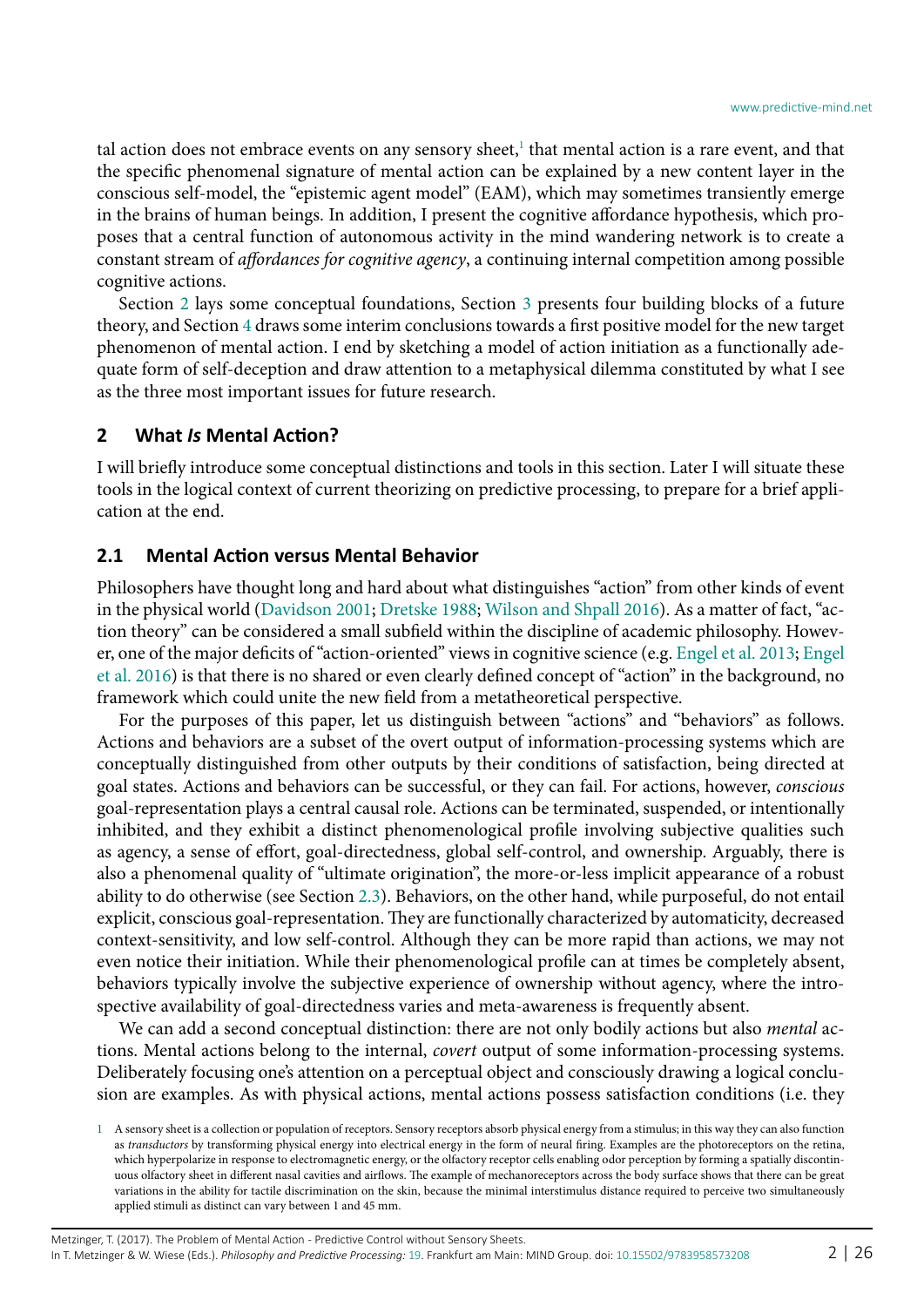are directed at a goal state) and, although they mostly lack overt behavioral correlates, they can also be intentionally inhibited, suspended, or terminated. In addition, however, they are characterized by their temporally extended phenomenology of ownership, goal-directedness, a subjective sense of effort, and the concomitant conscious experience of agency and *mental* self-control. For the purposes of this paper I will also assume that mental actions are typically directed at epistemic goal-states. Examples of such states are "seeing this visual object more clearly and in greater detail", "knowing the sum of  $2 + 3$ ", and "having arrived at a valid conclusion".

Mental action is a specific form of flexible, adaptive task control with proximate goals of an *epistemic* kind: in consciously drawing conclusions or in guiding attention there is always something the system wants to *know*, for example the possibility of a consistent propositional representation of some fact, or the optimal level of perceptual precision. There may also be relevant classes of non-epistemic or purely "conative" mental actions, for example those that are directed towards reward events. Here, I would propose that for the very large majority of mental actions "reward expectation" can be conceptually reduced to "epistemic value", for example as a relevant fitness-enhancing information gain under counterfactual outcomes. But let me keep things simple by limiting the investigation to epistemic mental actions. If irreducibly non-epistemic mental actions exist, they are not covered by the main arguments in this chapter.

Not only are there mental actions, however; there are mental *behaviors* too. These also belong to the *covert* output of some information-processing systems. "Mind wandering", or spontaneous, task-unrelated thought, is a paradigm case of unintentional mental behavior ([Metzinger 2013a](#page-24-1); [Metzinger 2015;](#page-24-2) [Metzinger 2017;](#page-24-3) [Smallwood and Schooler 2015\)](#page-25-1). Some mental activities are not autonomously controllable, because one centrally important defining characteristic does not hold: they cannot be inhibited, suspended, or terminated. Mental behavior may often be purposeful, but it exhibits no conscious goal-representation nor overt behavioral correlate. It is characterized by an unnoticed loss of mental self-control and a high degree of automaticity, plus a lack of sensitivity to the external situational context. The phenomenological profile is marked by ownership without agency, a variable or null capacity for introspective availability of goal-directedness, and — frequently — lack of any meta-awareness ([Schooler et al. 2011](#page-25-2)). To be sure, involuntary mental behavior may serve many important epistemic functions, for example creative incubation, the consolidation of long-term memory ([Mooneyham](#page-24-4) [and Schooler 2013](#page-24-4)), or the continuous updating and maintenance of an autobiographical self-model ([Metzinger 2013a\)](#page-24-1). It may also assist the refinement and consolidation of goal-representations, by gradually descending from the abstract level of their general satisfaction conditions towards concrete, embodied motor intentions [\(Medea et al. 2016\)](#page-24-5), and in this way it may enable further epistemic benefits in the future [\(Bortolotti 2015\)](#page-22-0). In addition, low levels of cognitive control can boost epistemic processes in open-ended tasks relying on the use of diverse sources of information and involving temporal delays ([Amer et al. 2016](#page-22-1), p. 911), and a considerable number of mind wandering episodes are even intentionally controlled in their onset [\(Seli et al. 2016\)](#page-25-3). There is a difference between "zoning out" and deliberately "tuning out", and there are interesting and fine-grained phenomenological nuances connecting both phenomena: some episodes are intentionally initiated, and sometimes even sustained by wilful "rebooting", but as they unfold over time they typically become unintentional mental events — inner behaviors, not inner actions. As I will propose, unintentional mental behavior is interesting, because it helps to *constitute* mental action.

#### <span id="page-2-0"></span>**2.2 Mental Autonomy: Variable Degrees of Epistemic Self-Control**

We have just seen that mental actions are typically directed at epistemic goal states. Interestingly, these states, if successfully brought into existence, are often "self states", because it is the organism itself which has acquired new (epistemic) properties. It is the system *itself* (and not the world) which now knows something new, has optimized the depth of perceptual object representation, has arrived at a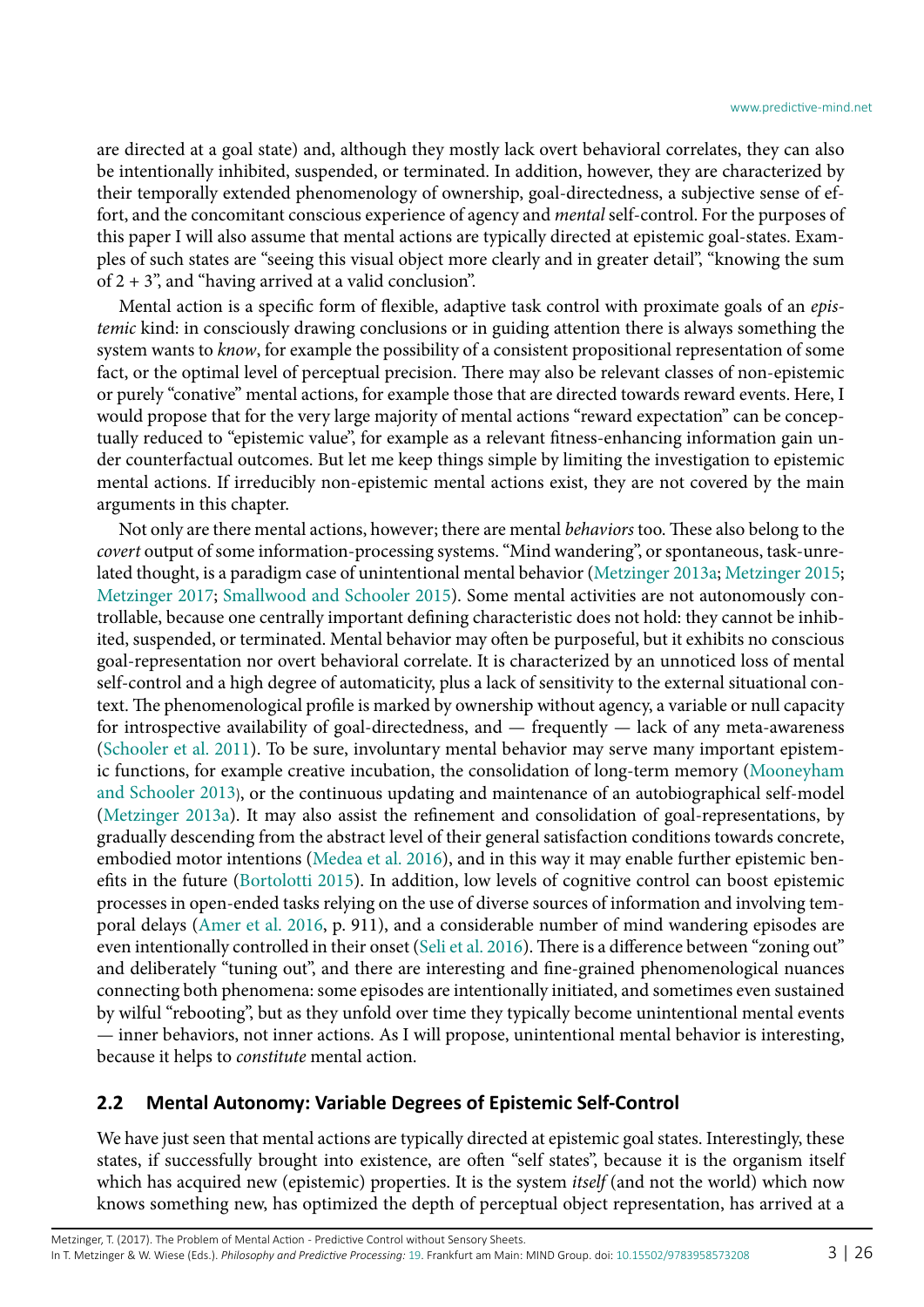novel conclusion, and so on. There are obvious exceptions. For example, whenever human beings actively contribute, via more complex forms of social interaction, to the knowledge their *group* possesses, they change epistemic group properties as well. In the very large majority of cases, however, mental action is a process by which an individual changes their own epistemic properties. If we assume the conceptual distinctions above, general intelligence can be seen as the capacity for adaptive epistemic self-control and *mental* self-control plays a central role. Self-control comes with different and variable degrees of autonomy. This raises the question as to the minimal degree of functional autonomy which enables an information-processing system to become an agent, in the sense that it crosses the threshold from mental behavior to mental action.

A simple and empirically tractable concept is "M-autonomy" ([Metzinger 2015](#page-24-2)). In general, autonomy is often framed as the capacity for rational self-control of overt behavior, whereas the term M-autonomy refers to the specific ability to control one's own mental functions, like attention, episodic memory, planning, concept formation, rational deliberation, decision-making, and so on. One route to a richer conceptual analysis is to describe it as the capacity for *second-order mental action*, i.e., vertical, intra-mental, top-down control. This can be decomposed into the following attributes:

- the imposing of rules on one's own mental behavior;
- explicit goal-selection and commitment, establishing goal-permanence;
- satisfying the constraints of rationality or rational guidance; and
- the ability intentionally to inhibit, suspend, or terminate a process.

This last condition, "veto control", is the central semantic element in defining M-autonomy: if one cannot terminate one's own activity, one cannot be said to be autonomous in any interesting sense. This element can be empirically grounded and gradually refined, and it may prove heuristically fruitful in guiding research. Veto control is a manifestation of the ability to suspend or inhibit an action voluntarily, and from a logical point of view it is a functional property which we do not ascribe to the brain but to the person as a whole. Let us call the capacity "intentional inhibition".<sup>2</sup> During a mind wandering episode, we do not have this capacity because we cannot actively suspend or inhibit our own mental activity [\(Metzinger 2013a](#page-24-1); [Metzinger 2017](#page-24-3)). Therefore, our degree of epistemic self-control is low.

How would one go about isolating the neural basis of autonomous epistemic self-control? From a conceptual point of view, every representation of agency must have three logical components: a model of an entity exerting control (the "self "), a model of the satisfaction conditions of the specific action (the "goal state"), and an asymmetric relationship dynamically connecting and transiently *integrating*  the first two components (the "arrow of intentionality"). For the special case of mental action this has three implications. First, we must avoid any homunculus fallacy with regard to the first component. Second, we must do justice to the fact that the number of possible goal states is extremely large, because at any given point the number of possible targets for introspective attention — as well as the number of potential contents for the control of abstract, symbolic thought — is much larger than that for bodily action. For human beings, the set of *cognitive* target objects and states is much larger than what they could reach for, grasp, or run to — simply because our inner environment has become much richer and more complex than the concrete space of causal interaction in which our physical bodies are situated. Third, the dynamic, relational component connecting the first two elements has to be extremely fast and flexible, and it must be able to adapt to a complex task domain in a fluid and highly context-sensitive fashion. This already puts valuable constraints on possible architectures and means of realization.

For example, given the first conceptual constraint above, for every individual mental action, one would expect task-independent and task-dependent components to become integrated. Functional

<span id="page-3-0"></span><sup>2</sup> In adopting this terminological convention, I follow Marcel Brass [\(Brass and Haggard 2007\)](#page-22-2); an excellent and helpful recent review is ([Filevich et](#page-23-7) [al. 2012](#page-23-7)).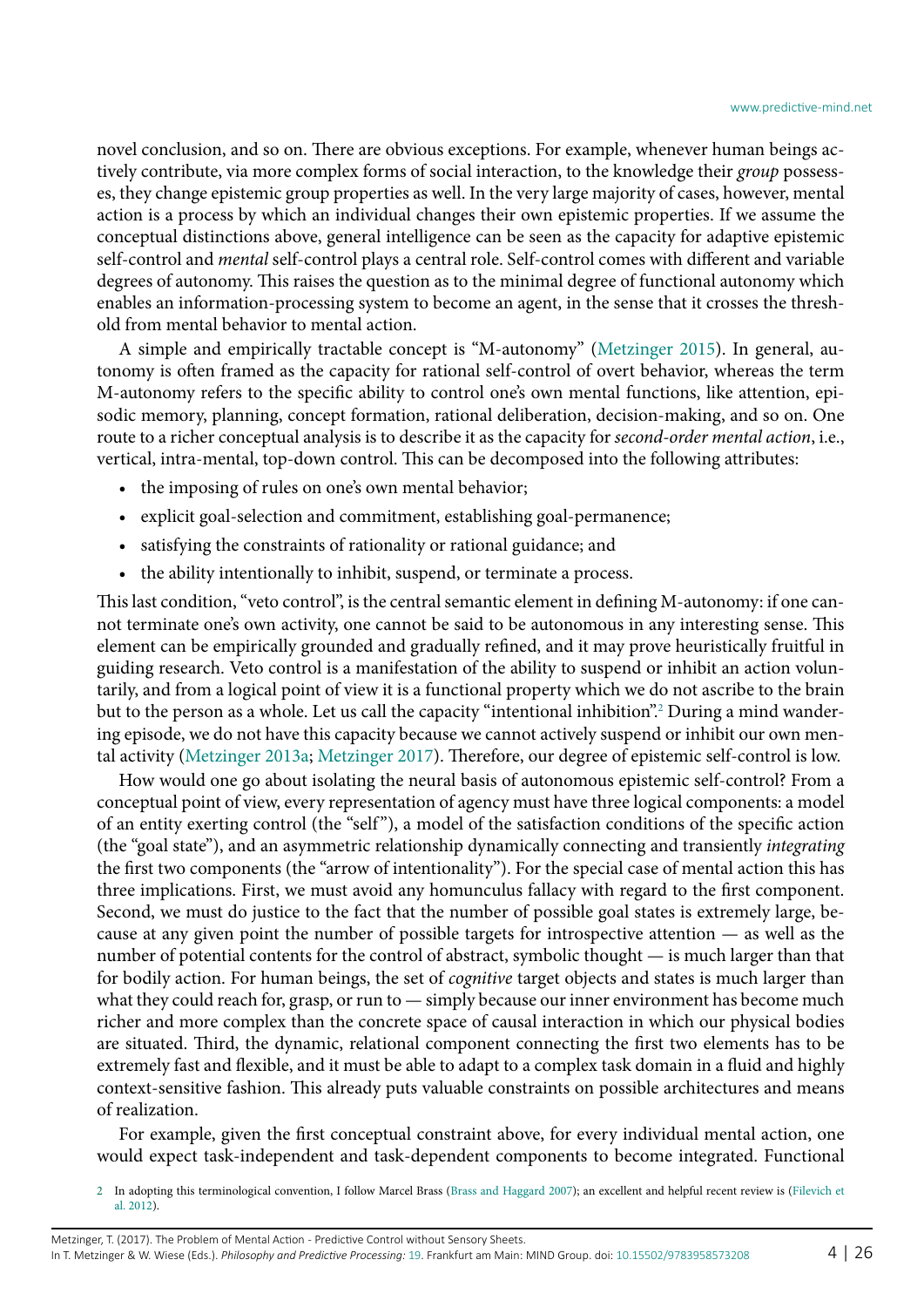connectivity analyses point to a combination of intrinsic and task-evoked connectivity patterns, reflecting a global network architecture composed of an intrinsic part which is also present during rest, and task-general as well as task-specific patterns of connectivity evoked by specific demands [\(Cole et](#page-23-8) [al. 2014\)](#page-23-8). It is important to avoid implicit homunculus fallacies and to dissolve the "cognitive agent" component into a statistical analysis which assigns flexible sets of interacting cognitive subsets to every specific instance of task execution, but in a way that still reveals functional clusters or "network roles" ([Mattar et al. 2015,](#page-24-6) p. 3). The problem is not to find some mysterious little "man in the head", but to develop a formal understanding of how the brain manages to continuously approximate an optimal balance between global integration and local flexibility, to develop a framework explaining how a stable state can be maintained while transient coalitions of network units generate specific cognitive behaviors. Such an understanding is gradually emerging. "Network roles" will be very complex functional states — context-sensitive, non-encapsulated, determinate — which can conceptually be defined as very large clusters of causal relations. If human beings belong to the class of probabilistic automata ([Putnam 1967](#page-25-4); [Putnam 1975](#page-25-5)), however, then this engenders the challenge of how even to begin reliably mapping such complex probabilistic roles onto brain regions.

Recent empirical work reveals the dorsal fronto-median cortex (dFMC) as a candidate region for the physical realization of this very special form of purely mental second-order action.<sup>[3](#page-4-0)</sup> It does not overlap with known networks for external inhibition, and its computational function may lie in predicting the social and more long-term individual consequences of an unfolding action, that is, in representing the action's socially and temporally more distant implications for the organism[.4](#page-4-1) There is a considerable amount of valuable neurobiological data on the physical substrates of intentional inhibition in human beings, and a number of studies have already led to more abstract computational models of volitional control, action selection, and intentional inhibition itself [\(Filevich et al. 2012;](#page-23-7) [Fi](#page-23-9)[levich et al. 2013;](#page-23-9) [Campbell-Meiklejohn et al. 2008](#page-22-3); [Kühn et al. 2009](#page-23-10); [Brass and Haggard 2007](#page-22-2)). These data are valuable not only for understanding the "back end" of many mind wandering episodes — the transition from mental behavior to mental action — but also for a more comprehensive theory of mental autonomy (for more, see [Metzinger 2013a,](#page-24-1) Section 3.3). From a philosophical perspective, the functional property of M-autonomy is interesting for a wide range of reasons, including its relevance to our traditional notions of a "first-person perspective" (1PP) and "personhood" [\(Metzinger 2015](#page-24-2)). If one cannot control the focus of one's attention, then one cannot sustain a stable perceptual first-person perspective, and for as long as one cannot control one's own thoughts, one cannot count as a rational individual.

What could be a first, empirically plausible candidate for a neural realization of the complex functional demands posed by selective cognitive self-control? The fronto-parietal network (FPN) may be a good candidate for this cluster of functional properties ([Cole and Schneider 2007;](#page-23-11) [Niendam et al.](#page-24-7) [2012](#page-24-7); [Cole et al. 2013](#page-23-12)). Kalina Christoff and colleagues ([Christoff et al. 2016,](#page-22-4) p. 721) hypothesize that it supports the deliberate constraining of the contents of thought. The FPN plausibly plays a central role in mental health: impaired cognitive self-control and disrupted processes of goal-representation are markers of disease across a large spectrum of neuropsychiatric conditions ([Cole et al. 2014](#page-23-8)), and domain-general measures of fluid, culturally invariant and knowledge-independent intelligence have been found to be specifically correlated with the lateral prefrontal cortex, a circumscribed region within the FPN ([Cole et al. 2012\)](#page-23-13). Recent models of cognitive control support the idea of a "flexible hub" which can at the same time monitor and causally influence a large variety of task-relevant information sources ([Cole et al. 2012](#page-23-13), p. 8997). Relative to other known networks, the FPN is especially active during phases of highly adaptive task control, exploiting global variable connectivity by flexibly

<span id="page-4-1"></span>4 This passage draws on ([Metzinger 2013a](#page-24-1)). See also [\(Filevich et al. 2012,](#page-23-7) [Filevich et al. 2013\)](#page-23-9).

<span id="page-4-0"></span><sup>3</sup> See ([Kühn et al. 2009](#page-23-10)), [\(Brass and Haggard 2007](#page-22-2)), and ([Campbell-Meiklejohn et al. 2008](#page-22-3)). A helpful recent review of negative motor effects following direct cortical stimulation, listing the main sites of arrest responses and offering an interesting discussion, is [\(Filevich et al. 2012](#page-23-7)).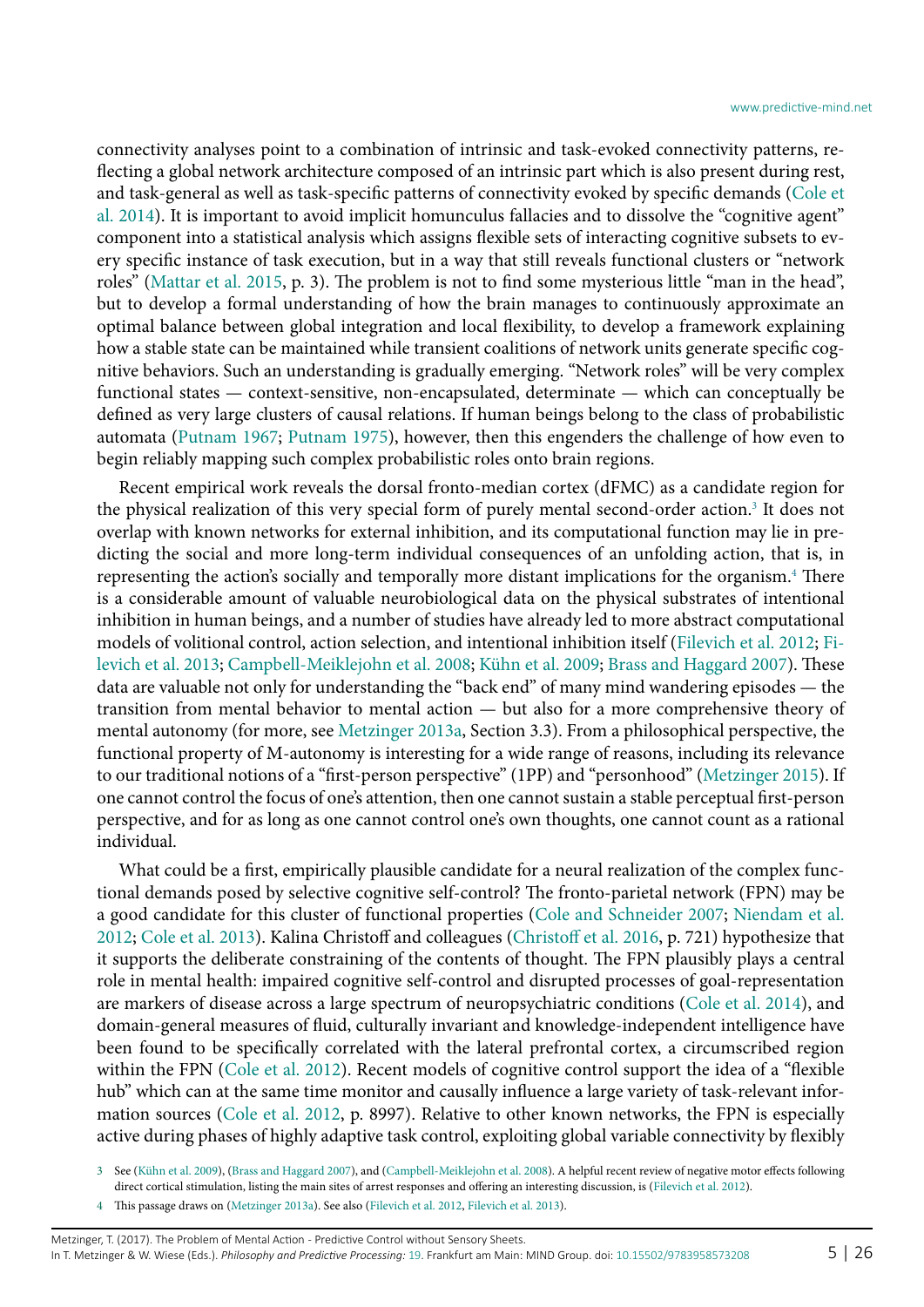shifting the connectivity pattern across many different brain regions and a wide variety of tasks. It has also been proposed that the FPN employs principles of "compositional coding", which would allow for certain connectivity patterns and representational contents to be reused and recombined ([Anderson](#page-22-5) [2015](#page-22-5)) in order to transfer existing knowledge across tasks, thereby enabling the rapid learning of novel tasks in new functional contexts (see [Cole et al. 2013,](#page-23-12) fig. 1). While the FPN's variable connectivity is truly global, it has also been identified as one of the ten major functional networks which partition the brain into intrinsic functional clusters, independent of particular task- or goal states. In the current context, it may be relevant to investigate the FPN's causal interaction with the default-mode network (DMN). This is a distinct network of interacting brain regions, whose activity is highly correlated, which automatically activates when a person is not involved in any task — such as at wakeful rest, daydreaming, when the individual is simulating social situations, or during autobiographical rumination. Interestingly, the variable connectivity of the FPN has been found to be significantly greater than that of the DMN with the entire brain (cf. [Cole et al. 2013](#page-23-12), fig. 5) — a point to which I shall return in Section [3.2.](#page-10-0)

#### <span id="page-5-0"></span>**2.3 Mental Action Type 1: Volitional Attention**

Many authors have recently begun to ask the question of whether predictive processing (PP) can be extended to a genuine model of high-level cognition [\(Barsalou 2016](#page-22-6); [Butz 2016;](#page-22-7) [Pezzulo et al. 2016;](#page-24-8) [Spratling 2016\)](#page-25-6). Let us briefly distinguish the two main types of mental action, which have to be accommodated under the PP approach. I will return to them in Sections [3.1](#page-8-1) and [3.2.](#page-10-0)

Type 1, volitionally controlled attention, brings about a specific set of phenomenal properties, as is the case for pain or the subjective quality of "blueness" in a visual color experience ([Metzinger 1995](#page-24-9)). Attentional agency (AA) is the conscious experience of actually initiating a shift of attention, of controlling and fixing attentional focus on a certain aspect of reality. AA involves a sense of effort, and it is the phenomenal signature of our functional ability actively to influence what we will come to know, and what, for now, we will ignore. As with all other forms of agency, it also involves the subjective quality of "ultimate origination" mentioned above — from the first person perspective, it seems that one could have done otherwise; in the way one experiences the overall process from the first-person perspective, any unconscious causal precursors are necessarily unknown such that the first subjective event carrying the phenomenal character of control (say, determining the focus of attention) necessarily appears as spontaneous and uncaused, emerging "out of the blue" as it were. On this level of the hierarchy, it is an unpredicted internal event. What we call "agency" refers to an interpretation of this fact as "initiation" or "origination": it is the activation of an internal self-model trying to explain away, by creating an explicit, supra-modal representation of an entity capable of ultimate origination and spontaneous self-causation, the surprise involved in suddenly achieving autonomous self-control. I return to this point in Section [4.3.](#page-19-0)

Consciously experienced AA is theoretically important because it is probably the earliest and simplest form of experiencing oneself as a *knowing* self, as an epistemic agent. To consciously enjoy AA means that one (the cognitive system as a whole) currently identifies with the content of a particular self-representation, that one operates under an "epistemic agent model" (EAM; see Section [2.5](#page-6-0) below and [Metzinger 2013a](#page-24-1); [Metzinger 2013b\)](#page-24-10) active in one's brain. Being a phenomenological entity, an EAM can always be a hallucination, but typically it will be a window of self-knowledge, telling the system that M-autonomy has been achieved — we must always be careful to keep functionalist, mech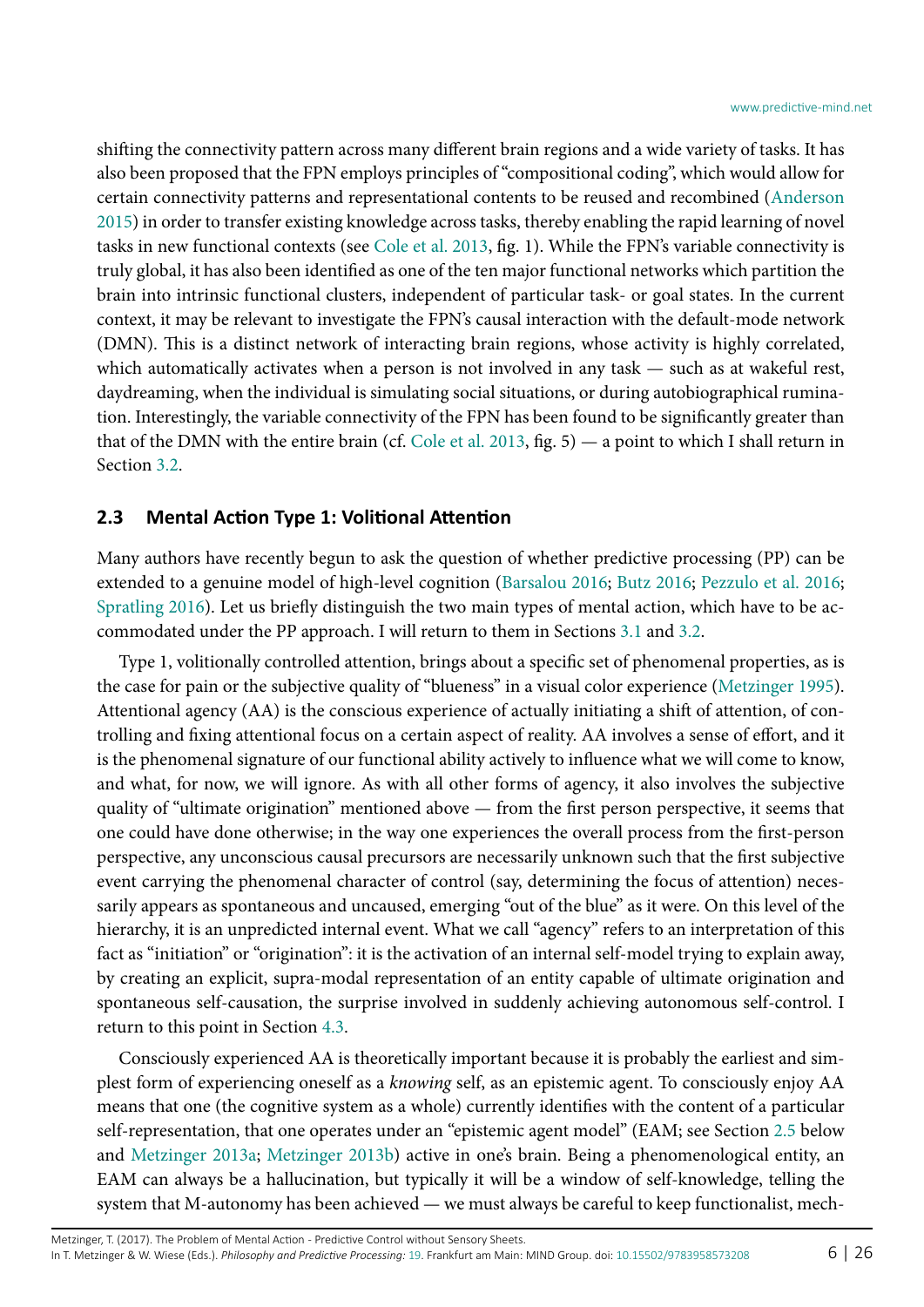anistic, and epistemological readings of this new term apart (see Section [3.1\)](#page-8-1). AA is fully transparent:<sup>[5](#page-6-1)</sup> the content of one's conscious experience is not a self-representation or a process of self-modeling, of depicting oneself as a causal agent in certain shifts of "zoom factor", "resolving power", "resource allocation", and so on. Rather, one directly experiences *oneself* as, for example, actively selecting a new object for attention. During nocturnal dreams and mind wandering episodes we do not have AA, although these episodes can of course be *about* having been an attentional agent in the past, or *about*  planning to control one's attention in the future. Other examples of situations in which this property is selectively missing are non-lucid dreams and non-REM-sleep (rapid eye movement) mentation ([Metzinger 2013b](#page-24-10); [Windt 2015](#page-25-7)), and also infancy, dementia, and severe intoxication.

#### **2.4 Mental Action Type 2: High-Level, Symbolic Cognition**

What is reasoning, logical thinking, or mathematical cognition from a PP perspective? Can prediction-based mechanisms be fully detached from overt sensorimotor loops [\(Pezzulo 2016,](#page-24-11) p. 33)? We can conceptualize cognitive agency (CA) as an abstract mental simulation of embodied actions, first executed using the physical, non-neural body. Such actions could have been the manipulation of discrete symbolic tokens in the external world, the use of gestures or bodily sign language, or even fullblown speech acts. But we can also frame them as abstract, inclusively internal versions of adaptive action control, involving predictive loops (see Section [3.2\)](#page-10-0).

Again, there is a distinct phenomenology of currently being a cognitive *agent*, which can lead to experiential self-reports such as "I am a thinking self in the act of grasping a concept", "I have just actively arrived at a specific conclusion", "I am attempting to build an argument", and so on. We should be careful not to confuse the level of functional analysis ("autonomous cognitive self-control") with phenomenological readings based on verbal self-reports. What AA and CA have in common is that, in both cases, we consciously represent ourselves as epistemic agents: according to subjective experience, we are entities that actively construct and search for new epistemic relationships to the world and ourselves. We are information-hungry; there is something we want to *know*.

#### <span id="page-6-0"></span>**2.5 The Phenomenology of Epistemic Self-Control: The EAM**

If the EAM is what explains the unifying phenomenal signature of mental action, then it is the common denominator on the phenomenological level of analysis. Phenomenologically, for a conscious cognitive system to operate under an epistemic agent model means for it to *know that it knows*. According to subjective experience, some of its own states have an epistemic value. They seem to present information about the world, and they often do so in a stable and counterfactually rich way — we can imagine many situations or possible worlds in which they would stay the same. As yet, we are only operating on a phenomenological level of description, but from a computational perspective this additional feature could serve as an introspective indicator of the fact that there exist many counterfactual manipulations under which the information presented by these states would remain largely invariant because there is a specific, abstract form of robustness or stability characterizing their informational content. Knowledge in this sense is the possession of *reliable* information[.6](#page-6-2)

<span id="page-6-1"></span><sup>5</sup> "Transparency" is a property of conscious representations, namely that they are *not experienced* as representations. Therefore, the subject of experience has the feeling of being in direct and immediate contact with their content. Transparent conscious representations create the phenomenology of naïve realism. An opaque phenomenal representation is one that is experienced *as* a representation, for example in pseudo-hallucinations or lucid dreams. Importantly, a transparent self-model creates the phenomenology of identification (Section [3](#page-8-0); [Metzinger 2003](#page-24-12); [Metzinger 2008\)](#page-24-13). There exists a graded spectrum between transparency and opacity, determining the variable phenomenology of "mind-independence" or "realness". Unconscious representations are neither transparent nor opaque. See ([Metzinger 2003](#page-24-12)) for a concise introduction.

<span id="page-6-2"></span><sup>6</sup> The classical philosophical issue here is at what point rich and reliable information turns into semantic information, something that could be true or false ([Dretske 1988](#page-23-4)). It is important to distinguish this metatheoretical question from the empirical question of how and at what level of reliability and counterfactual invariance a given type of cognitive system *internally models* information it possesses as semantic information.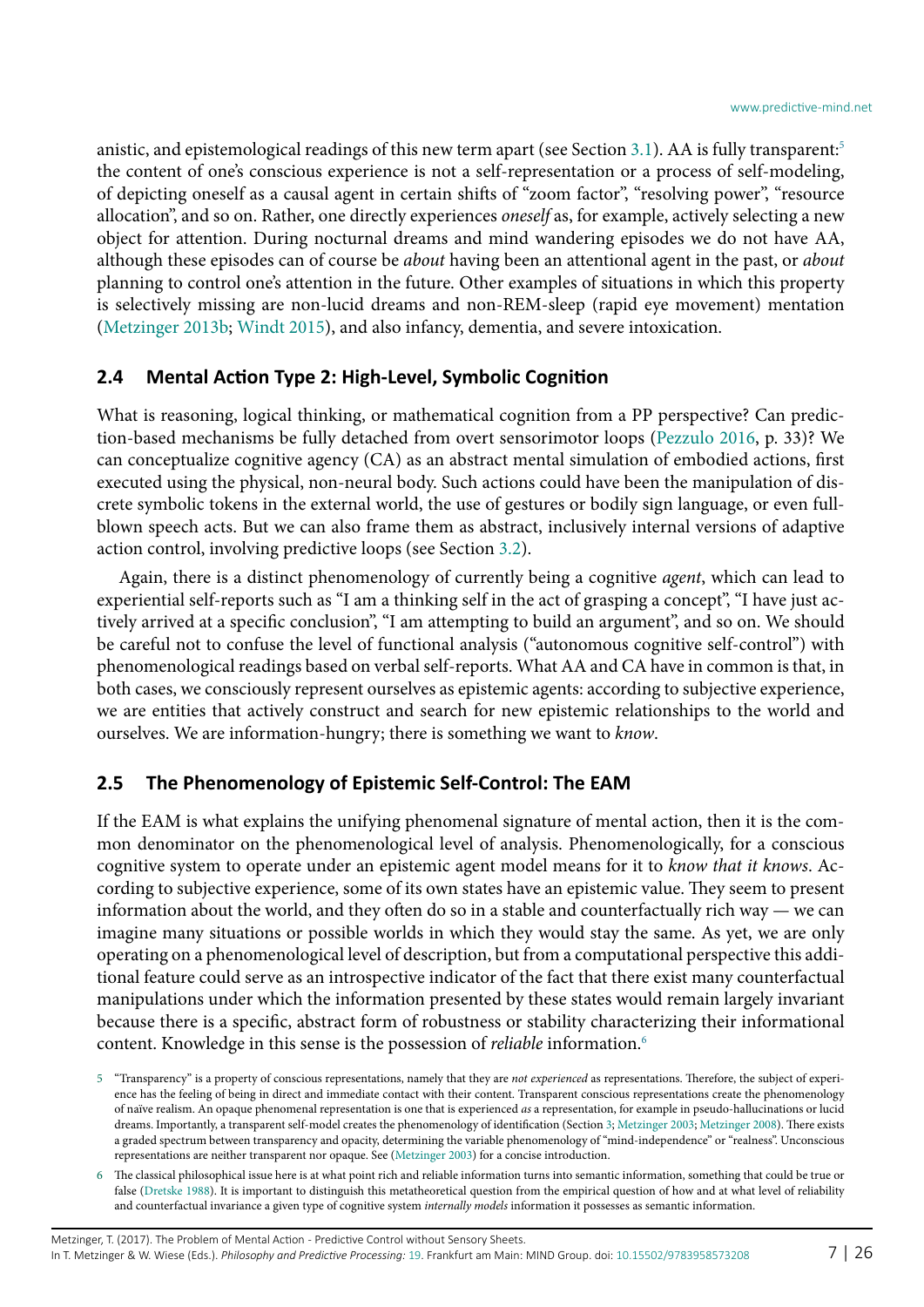Having an EAM is an instance of self-consciousness. For a human being it means that, subjectively, it now possesses a specific kind of self-knowledge — *knowing* that one knows and that one is able actively to control certain epistemic states. An EAM is a model of a single entity capable of autonomous epistemic self-control and ultimate origination. As this happens on the level of conscious processing, it also creates the phenomenology of ownership for certain states of perceptual or cognitive knowledge. Whatever can be autonomously controlled generates the subjective experience of ownership — a general principle which holds not only for the sensorimotor control of one's own body but also for a wide range of phenomena, ranging from simple tool-use to virtual re-embodiment in avatars and robots ([Cohen et al. 2014;](#page-22-8) [Cohen et al. 2014;](#page-23-14) [Lenggenhager et al. 2007;](#page-24-14) [Blanke and Metzinger 2009](#page-22-9); [Metzing](#page-24-13)[er 2008\)](#page-24-13). The conscious processing does not only enhance adaptivity, flexibility and context-sensitivity in active acquisition of knowledge. It also adds the property of *globality*: because states with high epistemic value are subjectively "owned" and integrated into a phenomenal self-model, possessing them becomes a property of the system as a whole — something it ascribes to itself, a unified space of hypothesis generation.

An EAM is also a new unit of identification [\(Metzinger 2017;](#page-24-3) [Metzinger 2013a](#page-24-1), p. 10). It enables self-reports of the type "I *am* this knowing self!" Phenomenologically, identifying with the content of an EAM typically also refers to a high probability that this system will come to know further novel aspects of the world (bringing about "epistemic optimism", i.e. a high expected rate of error reduction). This also means that the system will be *motivated* to bring about a lot of those changes in its own global state of knowledge (it has a "capacity for epistemic self-control", and the related phenomenal sense of control is expressed as positive affect). Perhaps it also has an "autobiographical" model of past fluctuations in prediction error minimization and therefore expects to repeatedly initiate new epistemic actions after a certain time has passed (see [Van de Cruys 2017,](#page-25-8) for an interesting discussion with regard to curiosity and affective value). This is what having an internal model — not only of some passively knowing self but of an epistemic *agent* — means. There are goal states plus a possibility of failure, there is a corresponding high-level capacity, and often this capacity is not just an abstract feature but something that is exerted — a concrete process consciously experienced.

In this way a running EAM is a phenomenal self-model containing an ongoing prediction of future epistemic states, plus an explicit representation of the capacity to bring these states about. That is, there is a specific, high-level capacity for self-control and there are variable rates of prediction error minimization and degrees of autonomy related to this capacity. These degrees of autonomy are always linked to a certain probability which can itself become the target of a predictive model. For example, one could in principle measure autonomy from the outside, by counting, relative to a specific situation, the number of times an agent is able to suppress a spontaneously occurring impulse for motor action. This relative frequency would yield a probability, which we could use to express the degree of autonomy. The same also could be done from the inside, for epistemic actions, with the help of a specific layer in the phenomenal self-model.

A unified self-model does not necessarily entail that a distinct entity such as "a" self exists as well: the phenomenology of "knowing that one knows" could be constituted by something other than the possession of reliable information, as in self-deception. That second-order state ("knowing that one knows") might not be epistemic at all, or, as for example in certain states of belief and subjective certainty caused by epileptic seizures or direct electrical stimulation of the insula ([Picard 2013](#page-24-15); [Picard et](#page-24-16) [al. 2013](#page-24-16)), the first-order state might be a physical artefact or based on highly unreliable information. The same goes for the phenomenal qualities of "autonomy" and "ultimate origination": the agency component characterizing the subjective experience of being an active, knowledge-seeking self could be a first-person phenomenon only. I will therefore return to non-phenomenological levels of analysis in Section [3.3](#page-12-0), to discuss potential constitutive, causal, or explanatory relationships between predictive control and the conscious EAM.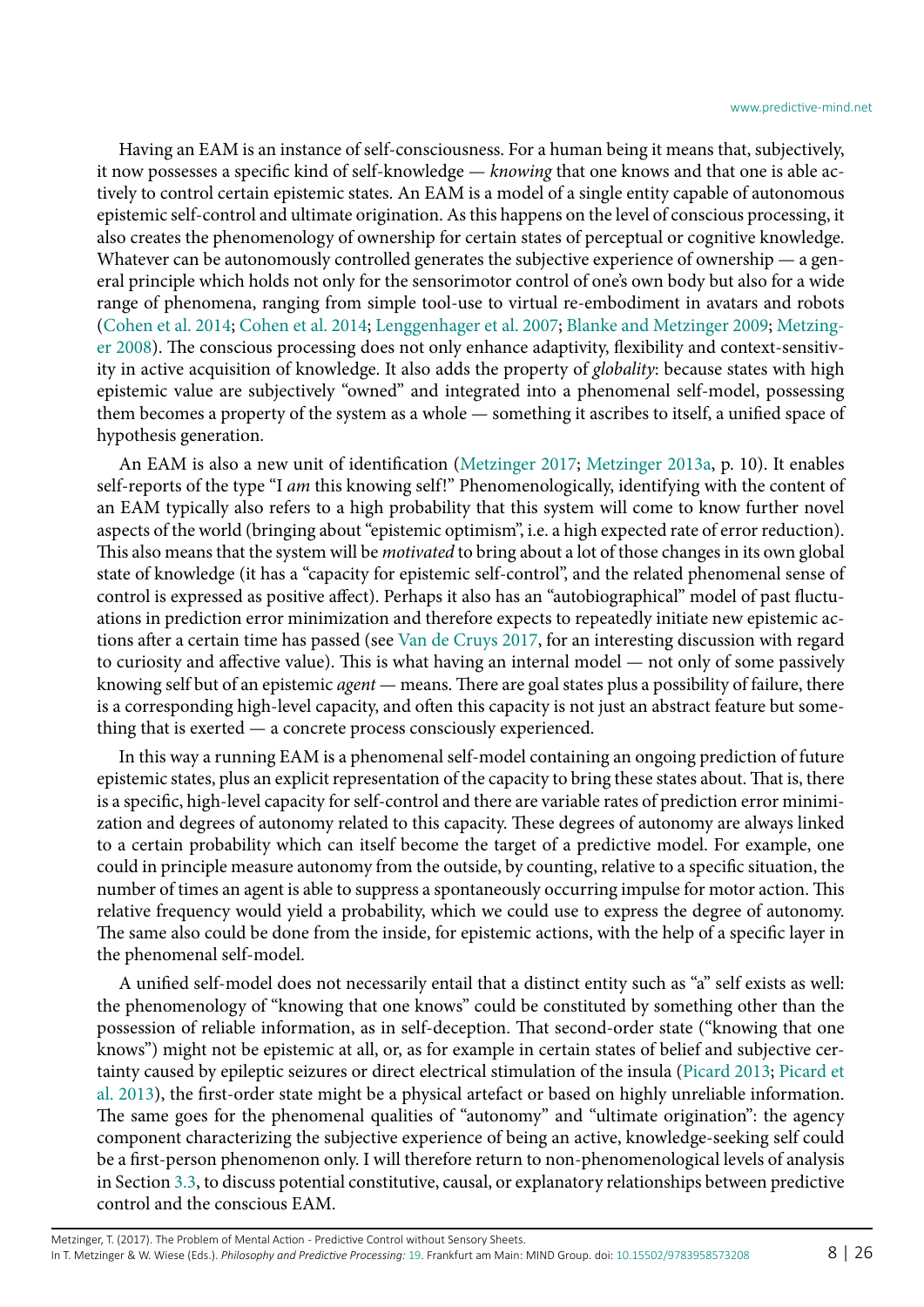#### <span id="page-8-0"></span>**3 Building Blocks for a Positive Model**

We now have a set of conceptual distinctions and tools that permit us to develop a positive model of mental action. My aim, however, is more modest than this may sound: I merely want to arrive at a conceptual nucleus for the notion of "mental action", a first — and hopefully heuristically fecund — working concept which can be refined and empirically enriched as we go along. The claim in this section will be that mental actions are a specific form of EAM-mediated predictive control of effective connectivity, aimed at increasing the epistemic value of pre-existing states in the self-model without using the non-neural body as an instrument for active inference.

#### <span id="page-8-1"></span>**3.1 Building Block 1: Attentional Agency under PP**

In his seminal and ground-breaking book, *The Predictive Mind*, Jakob Hohwy draws our attention to the central issue:

Endogenous attention often seems to come with a volitional element that is not quite captured by [...] relatively mindless cue directing. We decide to attend to some feature, and then act on that decision. In prediction error parlance, this aligns volitional attention with active inference. The question is, can we conceive of active inference such that it accommodates expectations for precisions? [\(Hohwy 2013](#page-23-15), p. 197)

This is the right question. To find an answer, we need a better understanding of the epistemology of attention, a plausible computational story, and a representationalist analysis of its specific phenomenal character, i.e. the introspectively available conscious content activated along with attentional agency.

Epistemologically, every form of volitional attention is a form of introspection. External scaffolding by the non-neural body is not a necessary condition. We can visually attend to hallucinations with closed eyes or to the hypnagogic imagery preceding sleep onset, even after the body has entered sleep paralysis. During a lucid dream, we can wilfully attend to the dream environment as well as to sensations in the dream body ([Metzinger 2008;](#page-24-13) [Windt 2015](#page-25-7)). A clearer, and perhaps even more provocative, way to bring out this distinction is by saying that, functionally, all high-level, volitional attention is active introspection: it always operates on aspects of an internal world model. If I attend to a visual object in front of me, then I am actively optimizing the second-order statistics of this (inclusively internal) object model. I claim that this is not only true during a lucid dream, but also during waking life. If I attend closer to some visceral sensation in my stomach or to the sensations going along with my breath, then I actively optimize the second-order statistics of my interoceptive self-model. Functionally, both forms of mental action are exclusively internal, because their satisfaction conditions describe a goal state which is a state of an internal model. Phenomenologically, however, these situations are *very* different: in the first case I experience myself as attending to the environment; in the second case I experience myself as actively introspecting certain aspects of bodily self-consciousness (see below).

Jakob Hohwy writes:

All this seems no different in principle from the active inference we have come across before: a counterfactual hypothesis induces a prediction error causing us to change our relation to the world. It is a slightly unusual instance of action because the way we change our relation to the world is to increase our sensory gain in one region of space. The difference is then that the active inference is driven not by which prediction error we expect, but by the precision of the expected precision error — just as we can sample prediction error selectively, we can sample their precisions selectively. ([Hohwy 2013](#page-23-15), p. 198)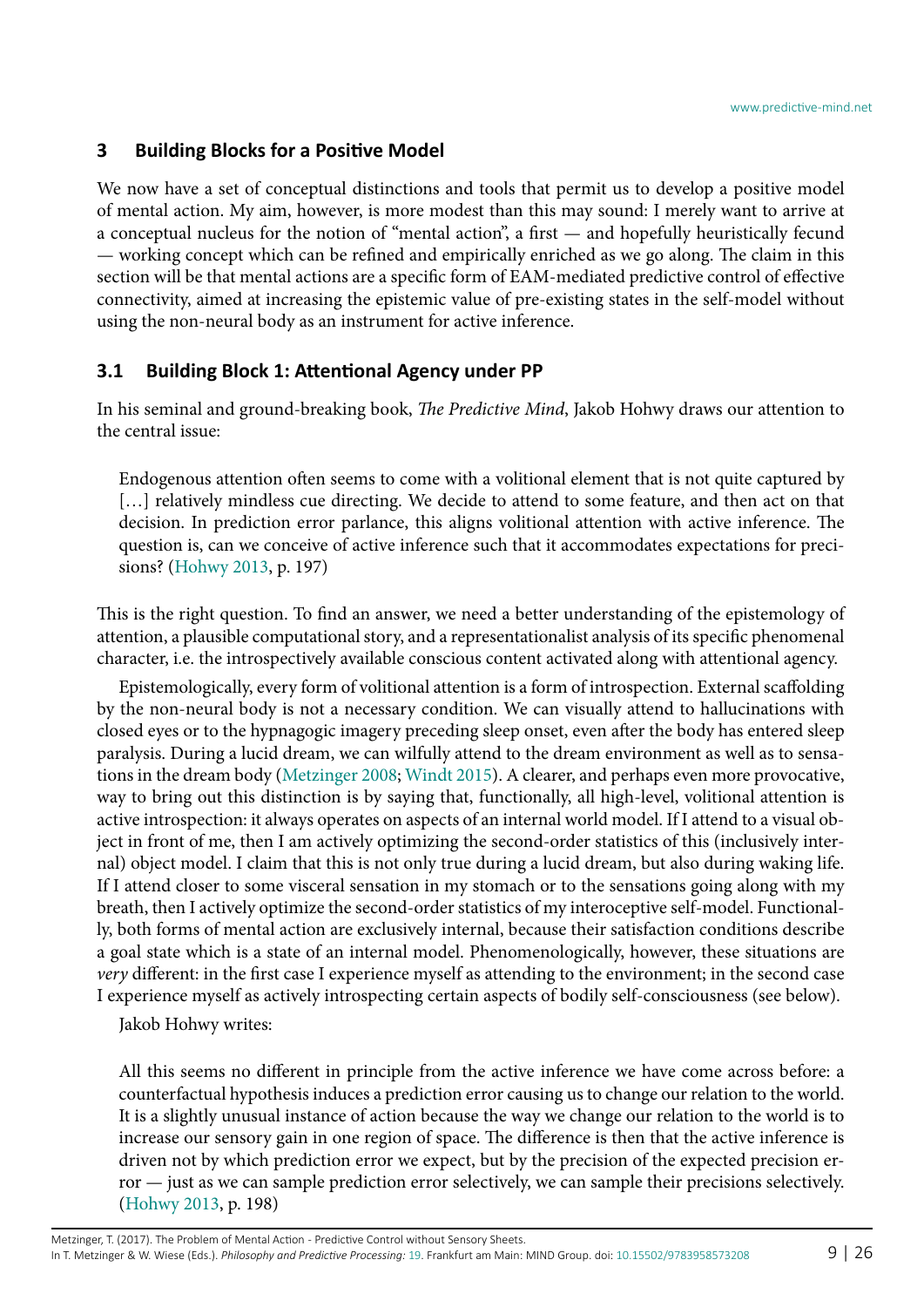I think the general idea is correct, but two details are not quite right. Firstly, in being a volitional attentional agent, the system changes its relationship not to "the" world, but to an internal world *model*. Of course, this neurally realized model is a part of the physical world too, but for the system this means that it actively changes its relationship not to the environment, but to a part of itself. Its epistemic perspective is one of active introspection. Secondly, the gain that is increased is not a gain relative to an extra-organismic "region of space", because gain is really only increased for one region of *internal* computational space[.7](#page-9-0) The "signal" already is an exclusively internal event, because it is a non-sensory "signal".

Computationally, attentional agency (AA; [Metzinger 2003](#page-24-12), 6.4.3; [Metzinger 2006,](#page-24-17) Section 4; [Metzinger 2013a;](#page-24-1) [Metzinger 2015](#page-24-2); [Metzinger 2017\)](#page-24-3) is the ability to control precision expectations. However, it is important to make the following distinction: note that precision is a property of the *signal*. If attentional agency is conceptualized as a form of prediction only, then what is predicted is a property of the raw sensory manifold, which is not a representational entity in itself. Its statistics just reflect the causal structure of the world. If AA is conceptualized as a form of *control*, however, then what is controlled is a property of a representational entity, namely the precision expectation embodied by an internal model. This is what makes attentional agency in this richer sense an inherently *mental* kind of action: it optimizes second-order statistics by changing properties of an internal model. The standard version of active inference at most optimizes the precision of a non-representational entity; AA is mental because it optimizes a representational entity.

What about the phenomenology? Clearly, attentional agency is not just any form of controlling precision expectations: it is the subset accompanied by (and possibly functionally mediated through) a conscious model of the self as an epistemic agent — what I have called an EAM in Section [2.5](#page-6-0) above. It is the best currently available global hypothesis about certain future epistemic states, in this case states of *perceptual knowledge*. Because this hypothesis originates in what I will call "EAM-space", it automatically predicts a specific form of *self-knowledge* as well: probably, there will not only be a richer and more detailed experience of some specific perceptual object in the near future, but this will also be modelled as the perception of a "knowing self", a self which will be phenomenally aware of this very fact. Recall how an EAM is a model of a single entity, capable of autonomous epistemic self-control, and how, on the level of conscious processing, this creates the phenomenology of ownership for certain states of perceptual or cognitive knowledge.

Being an attentional agent therefore is always a special form of *self*-consciousness: one becomes aware of one's *own* capability for — and the actual process of — controlling the quality of one's own perception, its depth and resolution. At the same time, while quashing prediction error about one's expected precision, one experiences a specific sense of effort, a sort of resistance — and, in combination with the subjective quality of ultimate origination described above, it is this which engenders the relevant, exclusively mental sense of agency. Perhaps we can describe this experiential tension $^{\text{\tiny{8}}}$  as the way in which active, top-down precision control "collides" with an automatically arising precision prediction error. If so, one might speculate that the temporal curve in which the phenomenal sense of agency unfolds over time exactly reflects this "collision" and its eventual resolution.

The possibility of relating the phenomenology to a fully internalist computational analysis of volitional attention, as the EAM-mediated control of second-order statistics for perceptual states, reveals what is perhaps the philosophically most important point: the phenomenology and epistemology of environment-directed versus introspective attentional agency can diverge dramatically. Functionally, both forms of mental action are exclusively internal. Phenomenologically, however, in the former I

<span id="page-9-0"></span>7 Jakob Hohwy discusses volitional spatial attention here, but the point would also hold for volitional feature attention. The relevant processing stream is exclusively internal.

<span id="page-9-1"></span><sup>8</sup> A much more detailed analysis of subjectively experienced tension and its relationship to self-deception can be found in ([Pliushch in press\)](#page-25-9). See also [\(Pliushch 2017](#page-25-10)).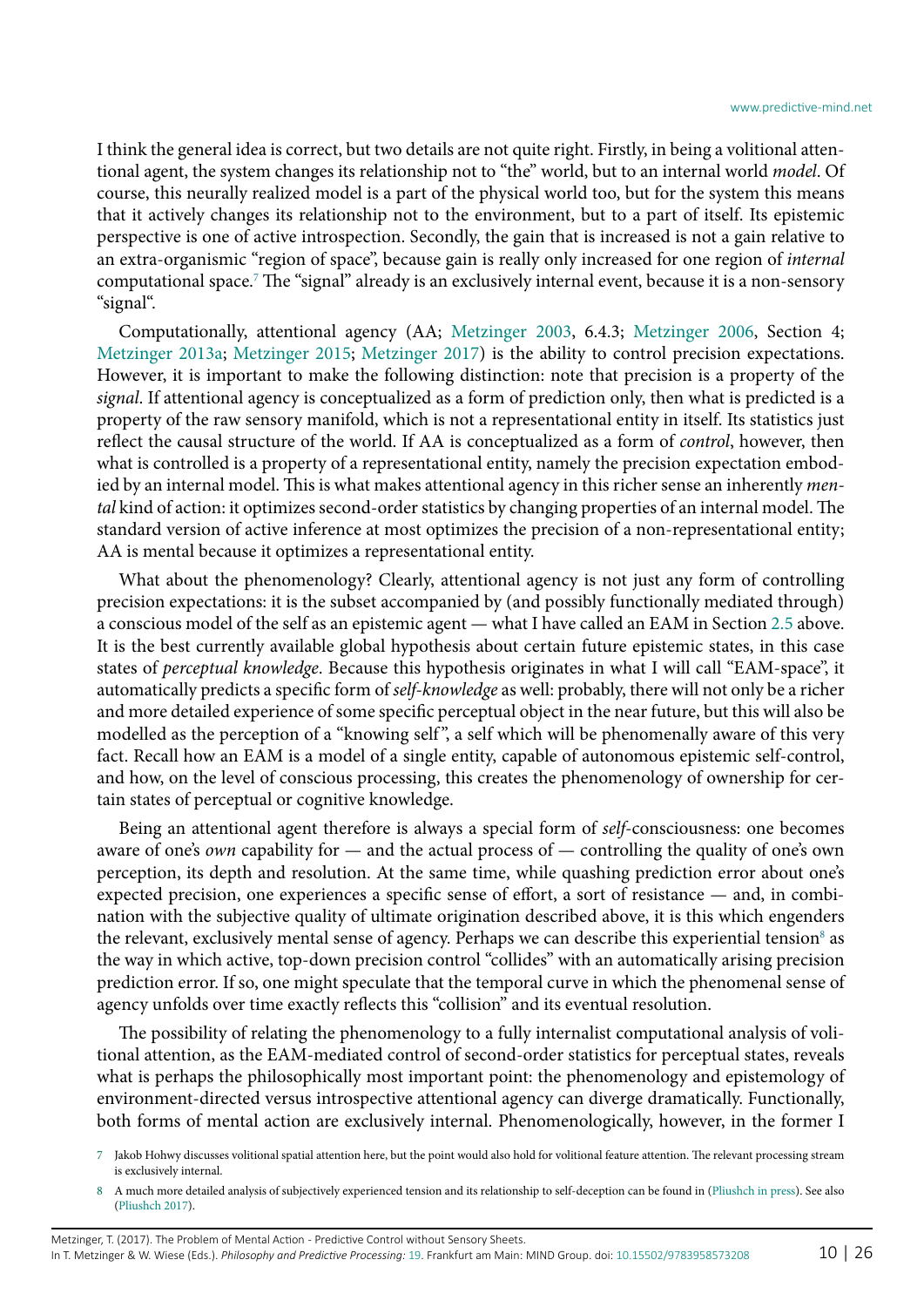will experience myself as attending to the world out there, while in the latter I will experience myself as introspecting aspects of my own mind, my emotional state, or my bodily self.

#### <span id="page-10-0"></span>**3.2 Building Block 2: Cognitive Agency under PP**

In *Surfing Uncertainty*, Andy Clark reintroduces and develops the notion of an "affordance competition" [\(Cisek 2007](#page-22-10); [Cisek and Kalaska 2005;](#page-22-11) [Cisek and Kalaska 2010;](#page-22-12) [Clark 2016,](#page-22-13) p. 179). This approach could be extremely helpful in understanding what high-level symbolic cognition really is, and in situating it in a PP-framework. I will extend this idea further, into the domain of unintentional mental behavior and mental action. The interim goal will be to create a second building block to arrive at a positive model for the second main category of mental actions. Clark writes:

One powerful strategy […] involves rethinking the classical sense-think-act-cycle as a kind of mosaic: a mosaic in each which shard combines elements of (what might classically be thought of as) sensing and thinking with associated prescriptions for action. At the heart of this mosaic vision […] lies the simultaneous computation of multiple probabilistically infected 'affordances': multiple possibilities for organism-salient action and intervention. The idea here is that the brain is constantly computing — partially and in parallel — a large set of possible actions and that such partial, parallel, ongoing computations involve neural encodings

that fail to respect familiar distinctions between perceiving, cognizing, and acting. [\(Clark 2016,](#page-22-13) p. 177; 180)

Could there be something like an exclusively *internal* affordance competition? Let me propose that mind wandering, the almost continuous appearance of task-unrelated thoughts, may be exactly this — the creation of a constant flow of possible *mental* actions, a dynamic *inner* environment constituted by non-sensory events which need to be predicted and controlled. Call this the "cognitive affordance hypothesis".

We have already seen that apparently spontaneous, apparently task-unrelated thought can conceptually be described as a form of unintentional behavior. The cognitive affordance hypothesis states that a central function of autonomous activity in the mind wandering network is to create a constant stream of *affordances for cognitive agency*, a competition among possible cognitive actions. It is empirically plausible to assume that large parts of this pattern overlap with activity in the default mode network (DMN; [Buckner et al. 2008](#page-22-14); [Christoff 2012;](#page-22-15) [Christoff et al. 2009;](#page-22-16) [Weissman et al. 2006;](#page-25-11) [St](#page-25-12)[awarczyk et al. 2013](#page-25-12); [Andrews-Hanna et al. 2010;](#page-22-17) [Mantini and Vanduffel 2012](#page-24-18); [Buckner and Carroll](#page-22-18) [2007](#page-22-18); [Mason et al. 2007](#page-24-19); [Spreng et al. 2009\)](#page-25-13), but that it also extends to other functional structures such as the rostrolateral prefrontal cortex, dorsal anterior cingulate cortex, insula, temporopolar cortex, secondary somatosensory cortex, and lingual gyrus (for a recent meta-analysis, see [Fox et al. 2015\)](#page-23-16).

For an intuitive grasp, let us imagine a situation in which we had as little control over our bodily behavior as we have over our own minds. Imagine we were beings which in the awake state were plagued by recurrent involuntary motor twitches and behaviors for roughly 30-50 per cent of the time, but that we could sometimes "seize" one of these bodily behaviors by bringing them under conscious control, thereby turning them into proper, goal-directed actions. Or imagine a sleep-walker, unconsciously navigating the world on autopilot, reactively driven by low-level affordances. Sometimes, however, the sleep-walker briefly "comes to", wakes up and becomes capable of autonomous bodily self-control. After each such episode he loses conscious sensorimotor control again, automatically returning to autopilot mode. I propose that what we call "thinking", "reasoning", or even volitionally attending to some object is exactly like this: first we are mental sleep-walkers; then we episodically turn into genuine mental agents by "seizing control", perhaps with the help of a conscious EAM, namely, by re-instantiating the functional property of M-autonomy. We navigate a self-created, internal affordance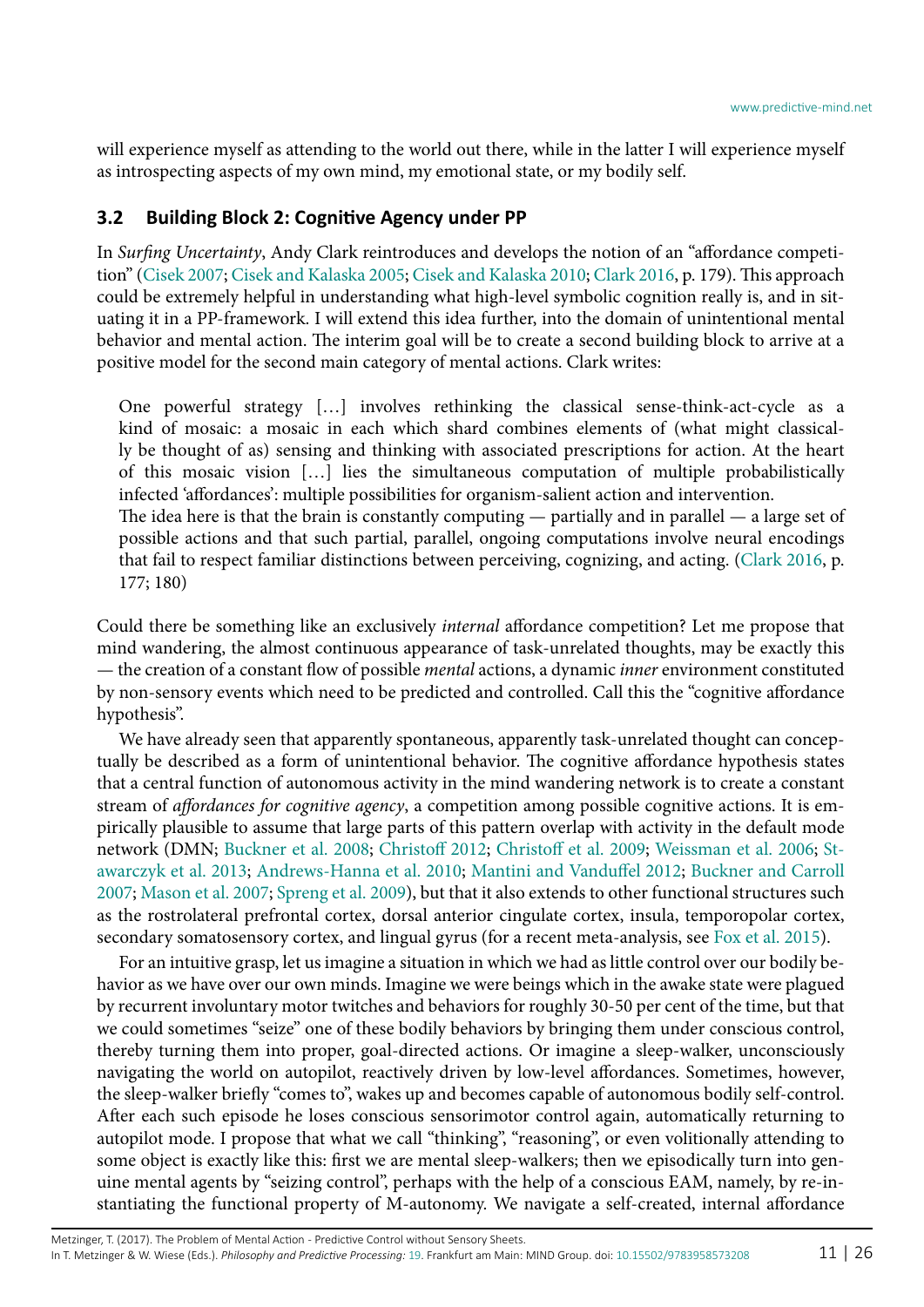landscape, but only rarely do we achieve autonomous self-control (roughly for only one third of our conscious lifetime, cf. [Metzinger 2015,](#page-24-2) fig. 2).

Mind wandering is mental sleep-walking. But unlike embodied somnambulism it actually *sets up*  the inner world which later allows us to autonomously perform mental actions during a state of "full consciousness". One central function of the mind wandering network is to provide us with an internal environment populated by competing possible mental actions — unintentionally occurring mental events which have the potential to become part of a stable control loop, thereby turning into genuine inner actions. A rich inner action repertoire enables an equally rich landscape of possible interactions with our inner world; it continuously opens a whole range of new functional windows. There is no inner world containing static mental objects, seen through a single, rigid window frame. What mind wandering does, rather, is to create a fluid and highly dynamic task domain. Every spontaneously occurring "task-unrelated" mental event is a potential task in itself, a cognitive affordance, a dynamic state which has the potential to be selected and transformed from unintentional mental behavior into mental action. The mind wandering network sets up this task domain, and sometimes frontal regions of the brain latch onto the best candidate, and create a transient functional integration with the EAM, "pursuing" a possible thought further, now in a consciously controlled fashion, "trying to stay one step ahead" on the cognitive level. Perhaps we can imagine this process as the frontoparietal control network being flexibly engaged with either the default or dorsal attention network in support of goal-directed cognition [\(Spreng et al. 2010](#page-25-14)). Perhaps, in this specific case, we could even speak of mental "patterns of action readiness" and then describe the episodic emergence of cognitive control as the appearance of an "optimal grip", this time on an *internal* situation ([Bruineberg et al. 2016;](#page-22-19) [Bruineberg 2017](#page-22-20)).

I will not enter into a discussion of candidates for neural implementation in this paper, but an empirically plausible model could involve the posterior cingulate cortex (PCC) as a driver of this specific type of activity, with the medial prefrontal cortex (MPFC) modulating and directing the flow of high-level cognition, for example by acting as a gateway in selecting semantic self-representations (cf. [Davey et al. 2016,](#page-23-17) p. 935). Please note that such a "semantic" self-model would already be an exact conscious representation of the system itself as a *carrier of meaning*, with not only physical but also epistemic properties. And this is what mental action is all about — the control and creation of new epistemic properties. Put differently, if conscious perception can be described as a form of controlled hallucination, conscious thinking is a process of controlled mind wandering.

This is very much in harmony with the recently developed idea of adaptive action control as the "navigation of an affordance landscape" ([Pezzulo et al. 2016](#page-24-8)). What it adds are three major aspects. First is the mind wandering network as an automatic, subpersonal mechanism constantly creating a dynamic internal affordance landscape. Second is the phenomenal self-model as characterized by a hierarchy of predictive horizons (or nested timescales) generating different types of representational content. And third is the concept of an "epistemic agent model" as one specific content layer in the phenomenal self-model — the transient conscious correlate of the event of achieving autonomous epistemic self-control.

On the mental level, the mind wandering network is the system that enables the rapid switching of actions (as [Pezzulo et al. 2016](#page-24-8), p. 415 demand), by continuously processing alternative potential mental actions and creating *expected* cognitive affordances even during phases of goal-directed activity. As the human self-model integrates different predictive horizons, different timescales generate different types of nested self-representational content: the body-model predicts somatosensory events within very small time-windows of only a few hundred milliseconds, whereas the autobiographical self-model predicts events which may lie years ahead, including the organism's eventual death. The cognitive layer not only biases affordance competition at lower hierarchical levels, it crucially allows an agent to adaptively destroy and create new cognitive affordances in order to realize long-term goal-representations. M-autonomy involves veto control and refers to the functional property enabling the system not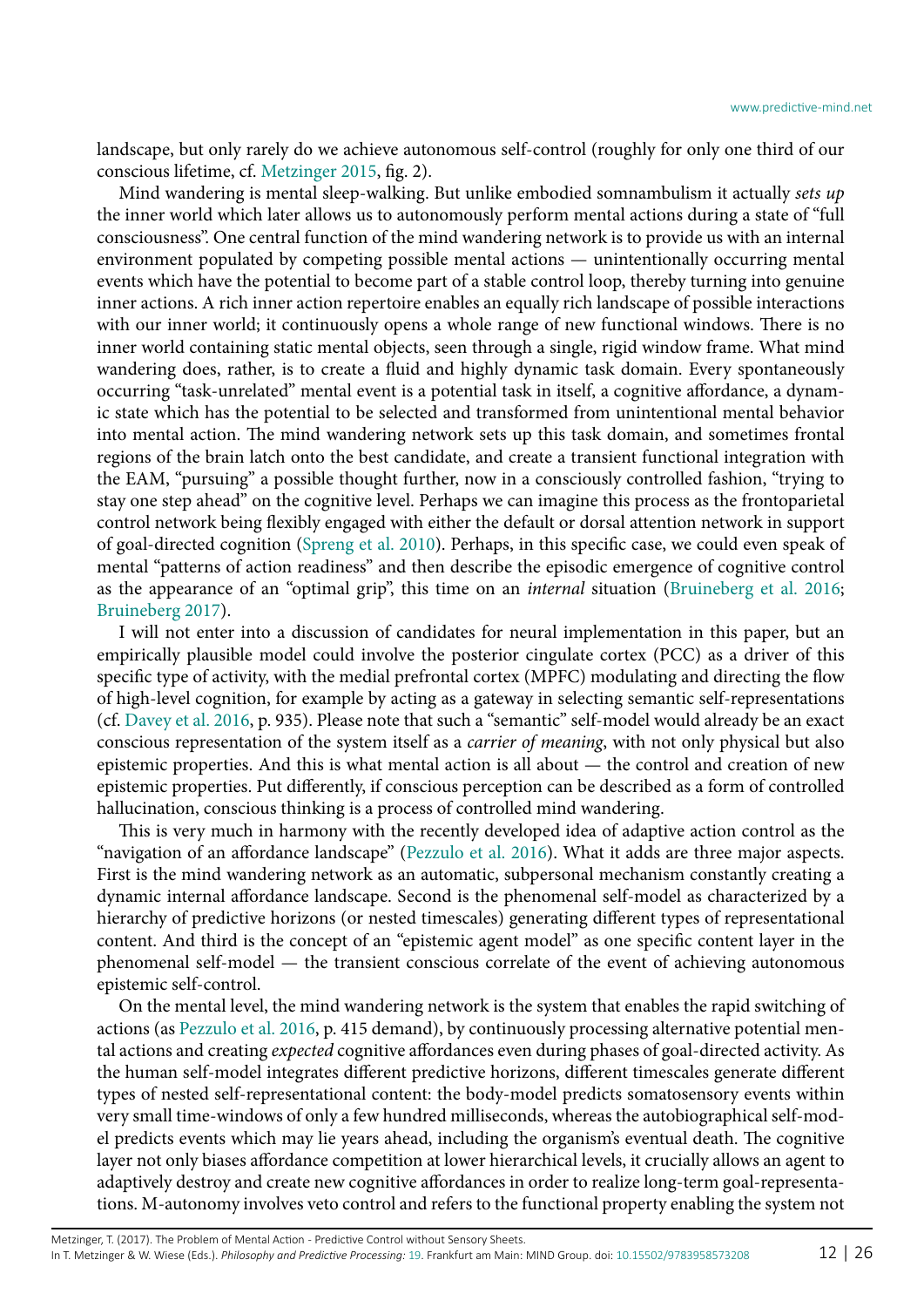only to "reactively pick up currently available affordances" ([Pezzulo et al. 2016,](#page-24-8) p. 416), but to actively sculpt its own internal affordance landscape in accordance with the process sketched above. The EAM is its transient conscious correlate, making the current fact of successful predictive control in this task domain introspectively available.

So the core idea of the cognitive affordance hypothesis is that mental action is the control of spontaneous mental behaviour, which can be described as an internal affordance competition mediated by a large neural network overlapping with the MPFC. Recent connectivity analyses reveal the DMN as consisting of regions at the top of a representational hierarchy which describe the current representational landscape in the most abstract terms ([Margulies et al. 2016\)](#page-24-20). Cognitive agency, critically involving the MPFC, then becomes the active sampling of an internal, highly abstract, and non-interoceptive environment. There are no sensory signals involved; hence their causes cannot be revealed. Physical events on sensory sheets play no proximal causal role. This leads to the conclusion that what is revealed can only be non-sensory, abstract properties of ongoing neural dynamics. But what exactly is it that could be predicted by this form of mental action?

#### <span id="page-12-0"></span>**3.3 Building Block 3: The Convergence of Instrumental and Epistemic Action for the Special Case of Mental Action**

In his reply to Wanja Wiese's commentary on his target article in the Open MIND collection, Anil Seth writes:

I suggest thinking instead of a continuum between epistemic and instrumental active inference. This is simply the idea that active inference — a continuous process involving both perception and action — can be employed with an emphasis on predictive control (instrumental), or on revealing the causes of sensory signals (epistemic). [\(Seth 2015](#page-25-15)b, p. 7)

Let us extend this idea to the domain of mental action. The target paper itself [\(Seth 2015](#page-25-16)b, cf. Section 2.3) had drawn attention to a deep connection between PP and mid-20th century cybernetic approaches which focused on the prediction and control of behavior. Clearly, for any system that has begun to manifest unintentional *internal* behavior (such as spontaneous, task-unrelated thought) it becomes necessary to predict and control exactly this internal behavior as well, because it is a constant source of uncertainty. If this behavior is an *epistemic* activity (as mind wandering seems to be), the new task would have to be described as "predictive epistemic self-control". Seth writes:

[R]ather than seeing PP as originating solely in the Helmholtzian notion of "perception as inference", it is fruitful to see it also as a process of model-based predictive control entailed by a fundamental imperative towards internal homeostasis. ([Seth 2015b](#page-25-16), p. 9)

What is predictively controlled in cognitive agency is the spontaneous flow of subpersonal proto-thought, and we now begin to see how the explicit model on which this control is based could possibly be what was introduced on the phenomenological level as the EAM in Section [2.5](#page-6-0). At this point we should be extremely careful, because the questions we confront are mainly empirical, not philosophical. For example, currently available data on mind wandering and cognitive control underdetermine possible metaphysical interpretations: on one end of the spectrum we might treat the EAM as a mere epiphenomenon devoid of any functionally relevant properties; at the other end it could be exactly the missing computational element that *constitutes* epistemic, model-based predictive control on the mental level. An intermediate position could be that most mental actions begin without an EAM (for example, by subpersonal processes of mental affordance competition), but *end* by transiently culminating in a conscious model of agentive second-order knowledge. Here, the EAM would not constitute, but *represent*. It might causally enable relevant second-order functional properties like veto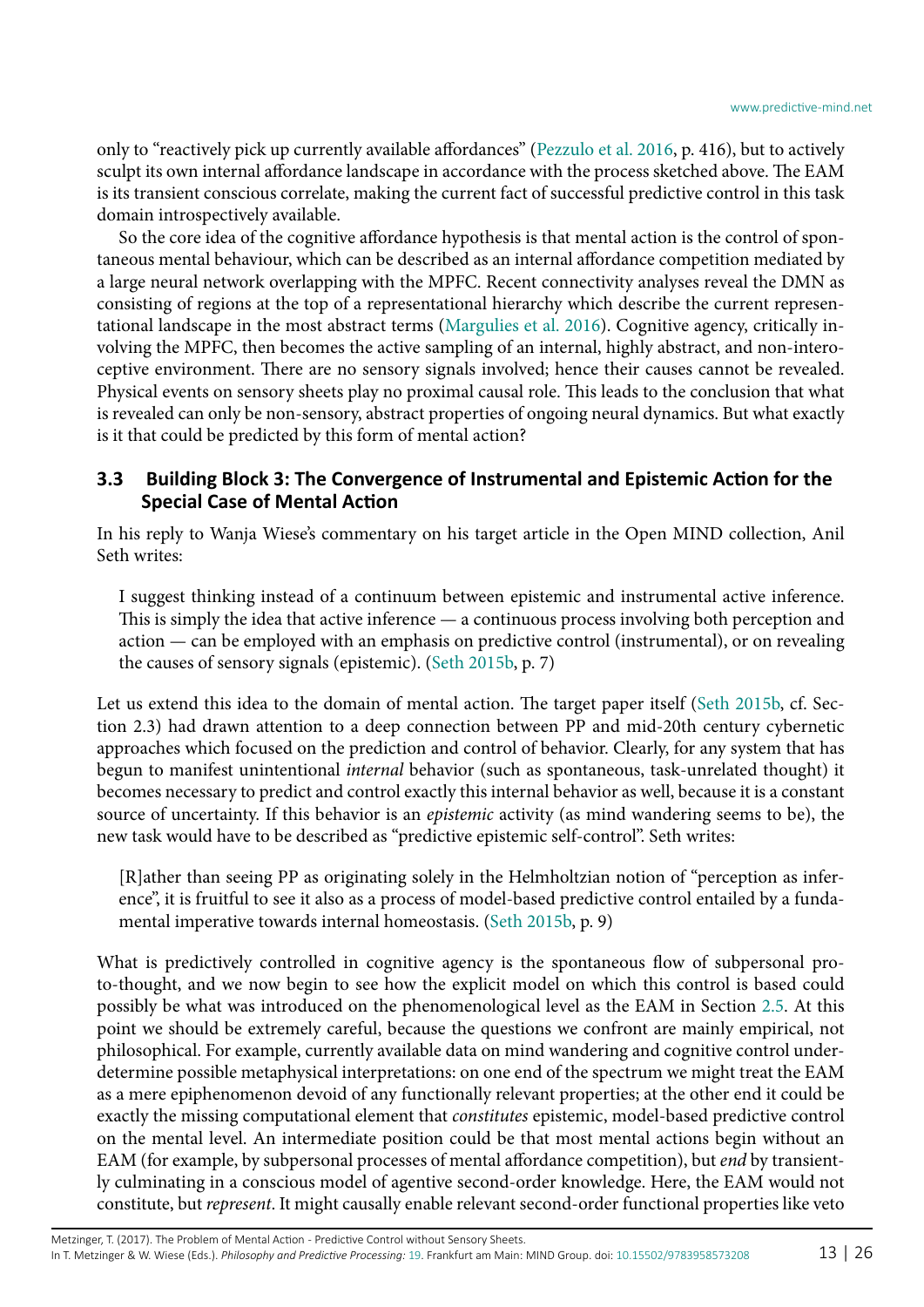control (see Section [2.2\)](#page-2-0), but it would not constitute the scientific target property of predictive control. Currently available empirical data do not help to decide between these three metaphysical options.

The same point holds for potential explanatory and causal relationships between the computational notion of "predictive control" as described by Anil Seth and the new concept of an EAM. There clearly is something like an EAM; it is a theoretically relevant part of our phenomenology which has been largely ignored in the past. But when I introduced the cognitive affordance hypothesis in the preceding section by saying that we are "seizing control", perhaps with the help of the FPN and a conscious EAM, I left at least two possibilities open: the EAM could be what causally *explains* predictive control, or it could be a mere phenomenal artefact *generated* by predictive epistemic self-control (I am very grateful to Jona Vance for critical discussion here). And when in Section [3.1.](#page-8-1) I introduced attentional agency (AA) as a type of epistemic self-control not involving sensory manifolds but exclusively aimed at precision expectations embodied in an exclusively internal model, I did not provide any concrete idea of the *form* of control that was presupposed. If it can be applied to processes not involving the non-neural body, then Anil Seth's work on predictive control is relevant, because we cannot solve the problem of mental action by appealing to an ill-understood and unexplained kind of control. Currently, the explanatory priorities are unclear. If I am on the right track, then novel computational models for mental action are needed, firmly grounded in empirical data and entailing testable predictions. To make a start, here are three.

From a third-person perspective, it remains true that the very large majority of all processes and hierarchical levels having to do with constructing a viable model of reality remain completely unconscious and are not part of the organism's phenomenological life-world. But it is conceivable that, in standard situations, an EAM could causally enable a new feature — *global* epistemic self-control plus *knowing* that one possesses this feature. Epistemic states are now represented as states of a single entity that functions as the system's current unit of identification, in this case as the currently active model of a "knowing self ". This model makes the content of those states available for introspective attention, and for selective action control on the whole-system level. But it also possibly predicts and controls the acquisition of epistemic properties like the formation of a concept or the having of a belief. As with any other model, we can treat the EAM as an evolving space of possible hypotheses. EAM-space is a novel space, a new subregion or partition of the organism's global self-model, constituted by all those hypotheses exclusively predicting the organism's *epistemic* properties. Integration into the phenomenal self-model in turn creates new functional properties — the content of this space is now globally available to many other processing levels at the same time: for introspective attention and the flexible control of behaviour, be it motor or mental. The level of conscious processing is the level on which a unified ontology first emerges, and epistemic properties such as the possession of knowledge become elements of this ontology, parts of the system's reality model.

These are admittedly speculative observations, but a number of testable hypotheses can already be derived. For example, if an EAM is in place, then selectively blocking its introspective availability should suffice to trigger a mind wandering episode — a bout of spontaneous, task-unrelated thought (H1; see [Axelrod et al. 2015;](#page-22-21) [Broadway et al. 2015](#page-22-22) for early examples of relevant studies). Conversely, if we find an experimental procedure to reliably re-establish predictive self-control in the relevant level of the hierarchy, then we should be able to turn a non-lucid dream into a lucid dream in a sleep laboratory (H2; [Voss et al. 2014;](#page-25-17) [Metzinger 2008\)](#page-24-13), or experimentally to end a mind wandering episode in waking subjects, letting them unexpectedly "come to" again (H3).

Let us take another example: visually searching for a perceptual object by directing and sustaining the focus of visual attention, say, by "looking for" a lemon on the table in front of me. There are three very general expectations involved: that a lemon exists, that this lemon will soon be seen more clearly, and that it will be seen more clearly by *myself*. There is a hyperprior for "perceptual objecthood" (or, perhaps, only a mutual specification of counterfactually rich and hierarchically deep predictions), we have a high-level expectation of successful precision control in the visual domain, and there is a hy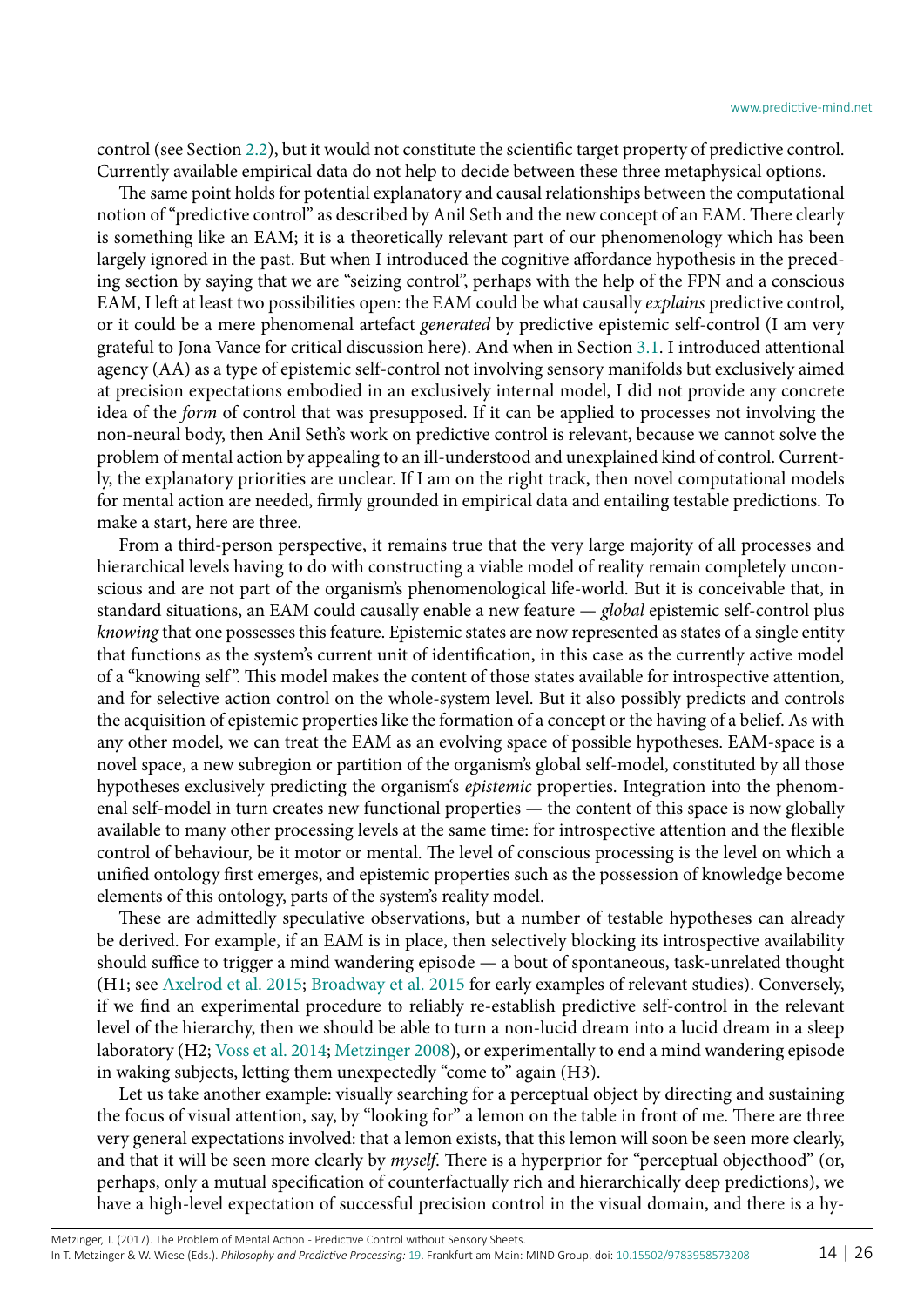perprior for "epistemic agency". What is predicted is the holding of a relation between a subject and an object, in the near future, with the relation transiently uniting these elements being of a specific type: the category of "perceptual knowledge" or sensory-driven object representation.

Elsewhere, I have called the conscious correlate of this specific type of transient, dynamic, subject-object-representation the "phenomenal model of the intentionality relation" (or PMIR, see [Metzinger 2003;](#page-24-12) [Metzinger 2004;](#page-24-21) [Metzinger 2006](#page-24-17)), because I claim that it is the conscious brain's subsymbolic and naturally evolved answer to the problem that Brentano and Husserl wanted to solve, much later, on a theoretical level. This model, in a fluid and highly context-sensitive manner, describes the temporal evolution of the "arrow of intentionality", that is, the asymmetric relationship of a system being *directed* at a goal state. For epistemic action, this goal state is one of possessing knowledge — for example, of being related to the lemon through the active, embodied process of "seeing" the lemon, of first establishing and then successfully sustaining a stable causal loop passing through one specific sensory sheet, namely, the receptor system constituting the outer statistical boundary of the visual system. The PMIR is the conscious model of a currently standing loop. Here, my empirical prediction would be that selectively blocking this and only this loop, say, by transcranial magnetic stimulation, would selectively destroy the phenomenology of epistemic goal-directedness (H4). It would leave the epistemic subject self-conscious and situated in a consciously experienced visual world, but without the phenomenal element of "epistemic seeing", because the quality of being a "visually-perceptually knowing self" would be selectively eliminated (e.g. [Lamme 2003](#page-24-22); [Vandenbroucke et al. 2014](#page-25-18)).

So there are many ways in which Building Block 3 for the first working concept of "mental action" I am trying to construct could be empirically investigated. For something to be a representation means that misrepresentation is always possible ([Dretske 1986\)](#page-23-18). An EAM, if more than a mere phenomenal artifact, could always be suboptimal or false, a *bad* model, for example in cases of self-deception or delusion where we find many examples of human beings exhibiting a robust phenomenology of "knowing that they know" while from a third-person perspective they clearly don't (Section [2.2;](#page-2-0) [Picard](#page-24-15) [2013](#page-24-15)). This point brings out another important aspect: if the relevant layer in the human self-model exists, then we can now think of it as something that is *itself* continuously optimized via hierarchically structured, context-sensitive forms of prediction error minimization. What it predicts are not so much events on a sensory sheet, but expected outcomes of epistemic self-control — its own epistemic properties as represented by the epistemic value of future states of the organism's self-model (see the next section).

Subpersonal events, if integrated with the EAM, can afterwards be attributed to the person as a whole. In this way we could perhaps say that mind wandering is model-free epistemic self-control, whereas mental agency is model-based epistemic self-control. If future research shows that the EAM is a real and distinct part of a cortical-control hierarchy characterized by causal powers and a functional role of its own, then the conscious model of the "knowing self " could be interestingly described as an internal representation of a good epistemic self-regulator. Mental action is exactly the special case of cybernetic self-regulation for which there is no non-neural body or "world in between", where what counts is the epistemic content of cognitive affordances, and the selective exploitation of pre-existing internal models created in an ongoing process of spontaneous activation. For this reason, "instrumental" and "epistemic" inference almost converge for EAM-optimization: the causes revealed in this process are only causes of hierarchically deep perturbations; the causal structure to be found comprises only pre-existing internal models.

On a purely functional level of analysis, we can then conclude that mental action is predictive control not of events on some sensory sheet, but of effective connectivity in deeper hierarchical levels. It is an intelligent way of sculpting patterns of effective connectivity. As mental actions are M-autonomous conscious events, they are marked out by a capacity for veto control plus explicit goal representation. What is still lacking is their "intentional object" — the satisfaction conditions to which they are direct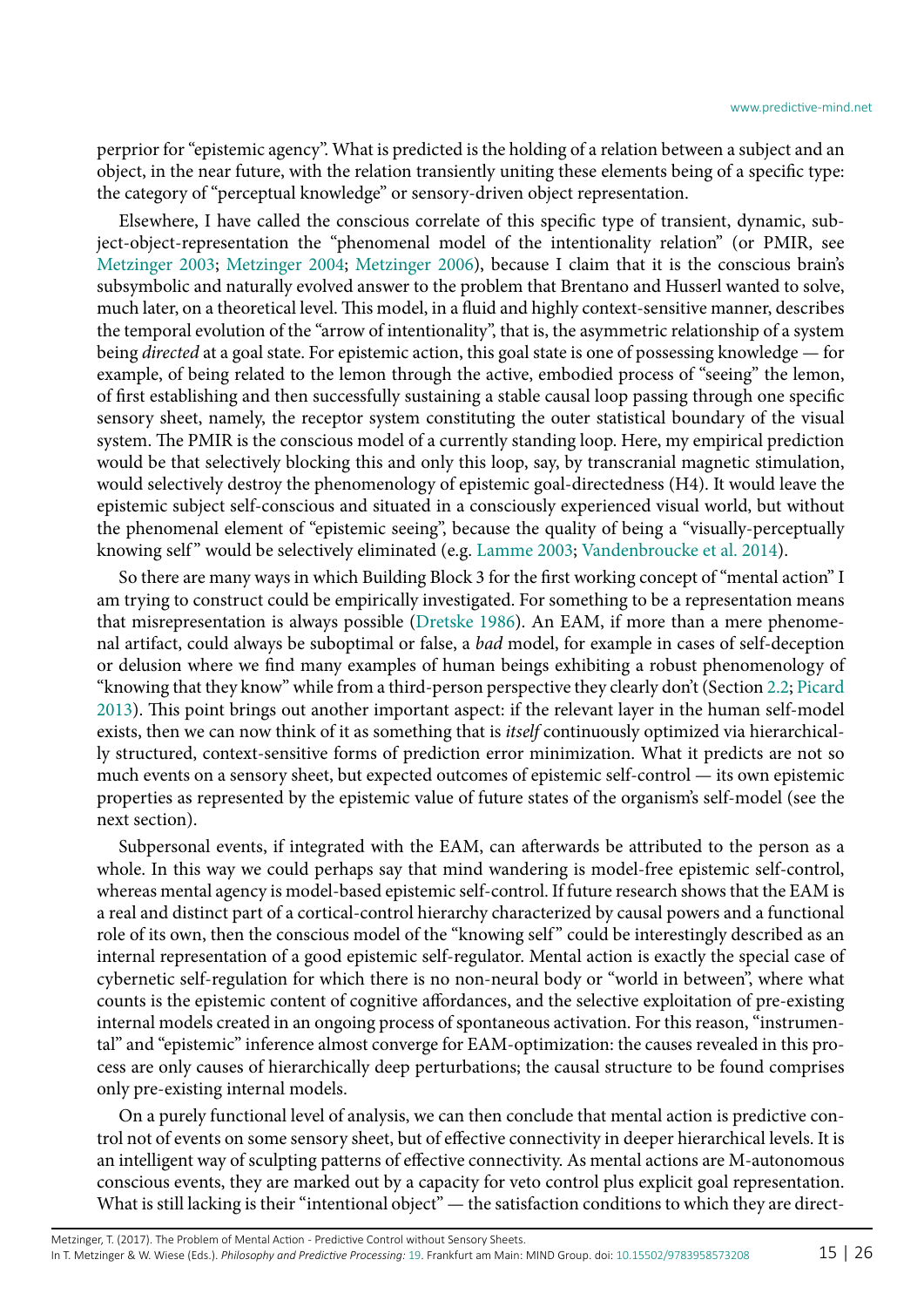ed. From a more analytical, third-person perspective we should now ask: what could be the abstract property that is represented as the "goal" of mental actions?

#### **3.4 Building Block 4: Epistemic Value**

Here is what Karl Friston and colleagues write about the exploitation/exploration distinction:

In this setting, action reduces the difference between current and (unsurprising) goal states that are defined much like cybernetic formulations (Miller, Galanter, & Pribram, 1960). This difference can be reduced in two ways. First, by executing a pragmatic action, that fulfils goals directly (i.e., exploitation); for example, by visiting a known reward site in the context of foraging. Second, by performing an epistemic action (i.e., exploration) to disclose information that enables pragmatic action in the long run; for example, exploring a maze to discover unknown reward sites (Kirsh & Maglio, 1994). Clearly, most behavior has both pragmatic and epistemic aspects. ([Friston et al.](#page-23-19) [2015,](#page-23-19) p. 2)

It is very tempting to think of high-level symbolic cognition, as well as introspective attention, as a process of "epistemic foraging in one's own inner world" (pragmatic *mental* action), cyclically re-visiting the well-known stream of internal affordances. And perhaps some types of mind wandering can be conceptualized as a form of epistemic but unintentional explorative behavior, creating ever new trajectories through the maze of one's own mind — for example, in an attempt to discover "unknown reward sites" by mental data-mining. Obviously, for any system which, as with human beings, already *has* a very rich and hierarchically deep internal model of reality, this model itself becomes an important resource, something that can be continuously exploited and explored — at least whenever there are no pressing problems presented by the organism's physical environment. In such situations our internal task domain becomes causally dominant, as it were, immediately driving us into epistemic foraging or into an automatic exploration of potentially unknown aspects of our inner reward landscape, of possible positive hedonic experiences. Of course, CA, AA and mind wandering can sometimes be more reward-seeking and sometimes more knowledge-seeking. But for mental action, "epistemic" and "pragmatic" aspects converge, because the "exploitation-exploration dilemma" is very small:[9](#page-15-0) here, we find an exclusively brain-based form of active, epistemic self-control.

Recall that according to PP, the brain has no direct access to the causal structure of its own body or the external environment — it has to infer them via interoception (i.e. visceroception and proprioception) and exteroceptive sensation. This raises the following question: what parts of the world can be accessed by *neither* exteroceptive *nor* interoceptive predictive processing? In principle, what relevant epistemic target lies outside transductor space and the space of causal interaction via active inference? One general answer is: the brain itself; the neural body. The brain is blind to itself because it has no self-directed receptor system. The brain is not part of any receptive field and, in inferring properties of itself, it cannot use representational hierarchies that bottom out into sensory sheets. Therefore, should it ever be necessary or adaptive for the brain to access more abstract properties of its *own* causal structure, then active inference using the non-neural body cannot help. To be more precise, above a certain level of complexity there will be "inferentially encapsulated"[10](#page-15-1) but epistemically relevant causal

<span id="page-15-0"></span><sup>9</sup> In more traditional philosophical terminology, if we take the concept of "theoretical intentionality" as referring to all mental states whose content-specifier consists of truth conditions (i.e. directedness towards an epistemic goal, as in mental states of thinking, believing, etc.) and "practical intentionality" as constituted by all states where the content-specifier consists of satisfaction conditions (i.e. directedness towards an action goal, as in mental states of willing, desiring, etc.), then mental action is special in that it falls under both concepts at the same time.

<span id="page-15-1"></span><sup>10</sup> I owe this term to Anil Seth. I propose that this type of inferential encapsulation from the non-neural body is very close to the classical Cartesian idea of "the mental". What Descartes really discovered was that there are two fundamentally different layers in the phenomenal self-model of *Homo sapiens*, one in which events are coded as having spatial *and* temporal properties (the internal model of the non-neural body) and one in which events are coded as temporal, but *not* related to a body-centered spatial frame of reference any more (i.e. the internal model of the inferentially encapsulated parts of the neural body).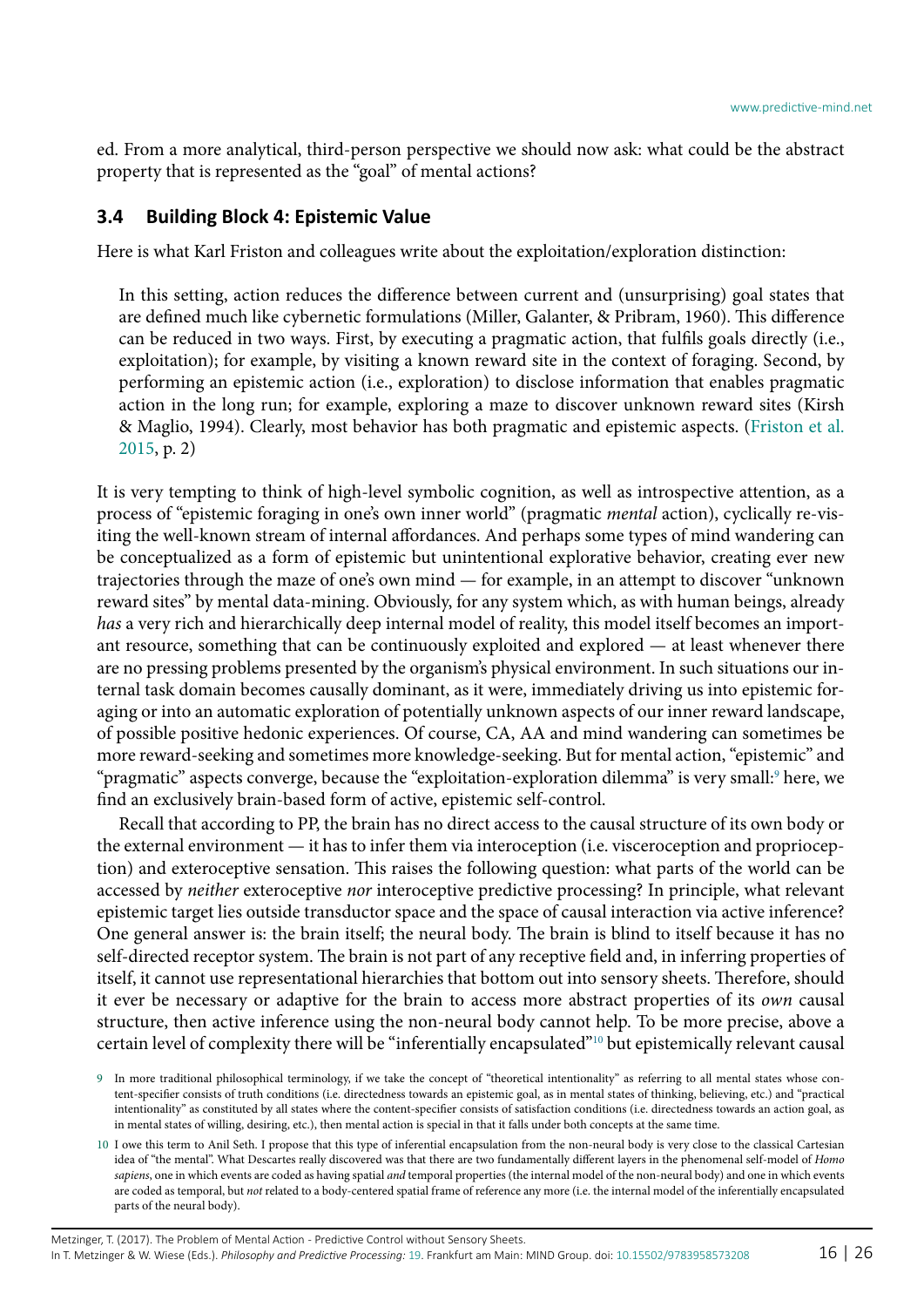properties of the neural body which are not characterized by direct interaction with sensory or motor surfaces. On the control or "instrumental" side, this fact becomes a problem if the brain needs to control its own functional profile. Mental action is exactly what achieves this, because it is a form of self-control aimed mainly at effective connectivity, and not at properties of the non-neural body plant. If you will, it is an attempt to solve the problem of "neural disembodiment", an attempt to take autonomous self-control to a new level.

The good regulator theorem [\(Conant and Ashby 2007\)](#page-23-20) says that the relevant structure must instantiate a model of the system to be controlled, where the system includes the body plus causal interaction space in the world. What exactly would be the system to be controlled in the special case of epistemic agency? It is the level of knowledge the system possesses and the epistemic quality of its world model, in the human case as physically realized by its neural body. Generally speaking, we could say that for epistemic self-control, the *goal state* of the regulator is the optimal level of knowledge the system could possess, the overall epistemic quality of its world model. For the special case of mental epistemic self-control, however, we could redefine the question, and ask: what is the "good epistemic regulator" or non-sensory "model of the system" that is instantiated? It is tempting to say that this would have to be the EAM, because what matters is the overall epistemic quality of the cognitive *self*-model. We should be careful, however, not to over-interpret the conclusion of Conant and Ashby's argument (I am grateful to Michael Anderson for pointing this out). All that follows is that the regulator models its plant, in the sense that its control structures bear systematic isomorphisms to its states. There is no implication that the control system actually uses an explicit model *of* the plant as a separate element of its control architecture. For the special case of epistemic self-regulation as stated by the cognitive affordance hypothesis, this would mean that mind wandering is self-regulation on the mental level *without* an explicit model of the "epistemic plant", whereas mental action is precisely the rare, special case where we actually operate under a conscious and explicit model of ourselves as epistemic agents.

For individual mental actions, we could then say that their *target* is the expected epistemic value of own cognitive states, under counterfactual outcomes. Karl Friston and colleagues write, "Epistemic value is the expected information gain under predicted outcomes" [\(Friston et al. 2015,](#page-23-19) p. 6). This, then, would have to be what is maximized. Geoffrey Hinton (2005, p. 1765 quoted from [Clark 2016](#page-22-13), p. 196) said that a perceptual state can be seen as nothing but "the state of a hypothetical world in which a high-level internal representation would constitute veridical perception". Analogously, we can now say that a *cognitive* state is the state of a hypothetical knowing *self* in which a high-level internal *self*-representation (namely, the EAM) would itself carry high epistemic value because it would constitute veridical self-knowledge. If so, this would explain how EAMs could serve a causal role in a control hierarchy: they could function as explicit representations of the current level of optimization, of more or less successfully achieved epistemic goal states. I propose that for all non-reward-oriented forms of mental action, epistemic value may be the abstract property that constitutes their goal state (what philosophers call the "intentional object"). This leaves us with a first working concept of "epistemic mental action" under the PP approach: it is the predictive control of effective connectivity aimed at optimizing the epistemic value of attentional and cognitive states embedded in the system's phenomenal self-model, accompanied by the emergence of a new content layer on introspectively available levels of the hierarchy, namely, the EAM.

#### <span id="page-16-0"></span>**4 Open Questions**

Let me end by sketching what I take, on a conceptual level, to be the three most important unresolved issues, perhaps the most relevant targets for future research. They refer to the homunculus problem, the metaphysics of goal-state selection and action initiation, and the possibility of eliminating the concept of "mental action" altogether.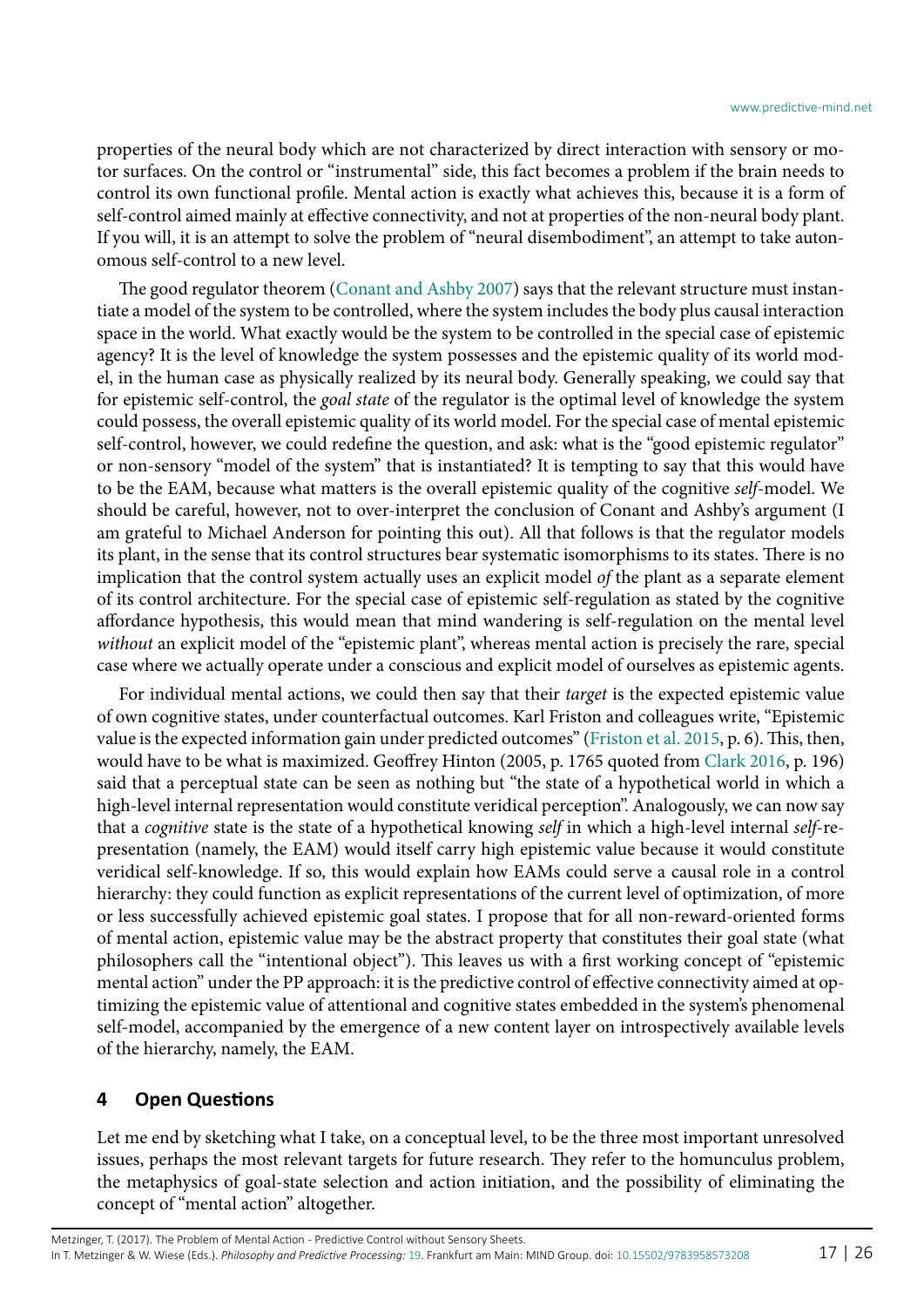#### **4.1 Problem 1: The Bubble in the Bubble**

As long as we model mental action analogously to active inference, we will always introduce a second statistical boundary into the brain's model of reality, a new evidentiary boundary potentially leading to a vicious regress of inferential seclusion (see [Hohwy 2016](#page-23-21); [Hohwy 2017](#page-23-22) and [Clark 2017](#page-22-23) for an excellent discussion). If, as I have proposed, what is predicted and actively controlled via changes of effective connectivity is the epistemic value of attentional and cognitive states as embedded in the self-model, then the *causes* of such shifts in epistemic value will lie hidden behind a Markov blanket — they will constitute an inner environment from which the mental agent is secluded. For example, if the cognitive affordance hypothesis points in the right direction, then this internal environment is constituted by the dynamic affordance landscape set up by the mind wandering network. What we call "thinking" is the process of trying to predict and control the epistemic dynamics unfolding in this network, of "surfing inner uncertainty" [\(Clark 2016\)](#page-22-13) — the constant mental entropy brought about by the stream of spontaneously occurring thought, unbidden memories, task-unrelated goal-state simulations, and so on.

This threatens to create an acerbated version of the homunculus problem, because it is now tempting to posit a little "epistemic surfer" in our head, a truly disembodied entity that always tries to stay ahead of the next cognitive wave and maximizes evidence for its own existence. Mental action would therefore create a "bubble in the bubble" in the brain's model of reality, where all we need to predict our little mental agent's behavior is information about events from *their* side of the statistical veil, because an observation of events within the smaller bubble of mental agency and prior expectations about the cognitive system will suffice to predict his or her epistemic behavior. From a scientific third-person perspective, all causes beyond the smaller Markov blanket would then be uninformative for the purpose of predicting mental actions and for a scientific understanding our own cognitive phenomenology.

Problem 1 consists in avoiding new versions of the homunculus problem by proliferating evidentiary boundaries, action types, and nested explanatory-evidentiary circles [\(Hohwy 2016](#page-23-21), pp. 5 & 12). We do not want to build epistemological Matryoshka dolls dressed in Markov blankets, and we also want to avoid setting the stage for bizarre, new, and *internalist* versions of the "extended mind debate" ([Menary 2010\)](#page-24-23). Therefore, the number of agents should not be multiplied without necessity.

#### **4.2 Problem 2: Dropping Naïve Realism About "Goals"**

In the conceptual framework I am proposing, action initiation becomes a functionally adequate form of self-deception. One open question is if this point holds for bodily and mental actions in the same way. Let me explain.

Many neuroscientists use the term "goal" in a naïvely-realistic manner, as if "goals" were something we could in principle find out there in the world. But goals are not given. It is important to understand that, from a scientific third-person perspective, all goal-representations are misrepresentations. Viewed from the philosophical perspective of a thoroughgoing naturalism, there are no intrinsically normative facts, quite simply because there are no states in the physical world that could count as "goal states" in any more rigorous, metaphysical sense. There are no essences, no intrinsic values which remain invariant across all contexts and situations. If you will, the harshness of naturalist metaphysics exactly consists in the point that nothing has *intrinsic* value, because any possible or actual fact is only normative *relative* to a certain organism, biological population, self-sustaining robot, or other such entity. Of course, a naturally evolved information-processing system may *represent* its own procreative success or the sustaining of its own existence as an intrinsically valuable goal state. It may generate an internal model of the world and of itself in it, in which organismic integrity and homeostatic stability *are* ultimate normative facts, and as this model is physically grounded any such process will have direct causal consequences — for example, the system may turn into a "crook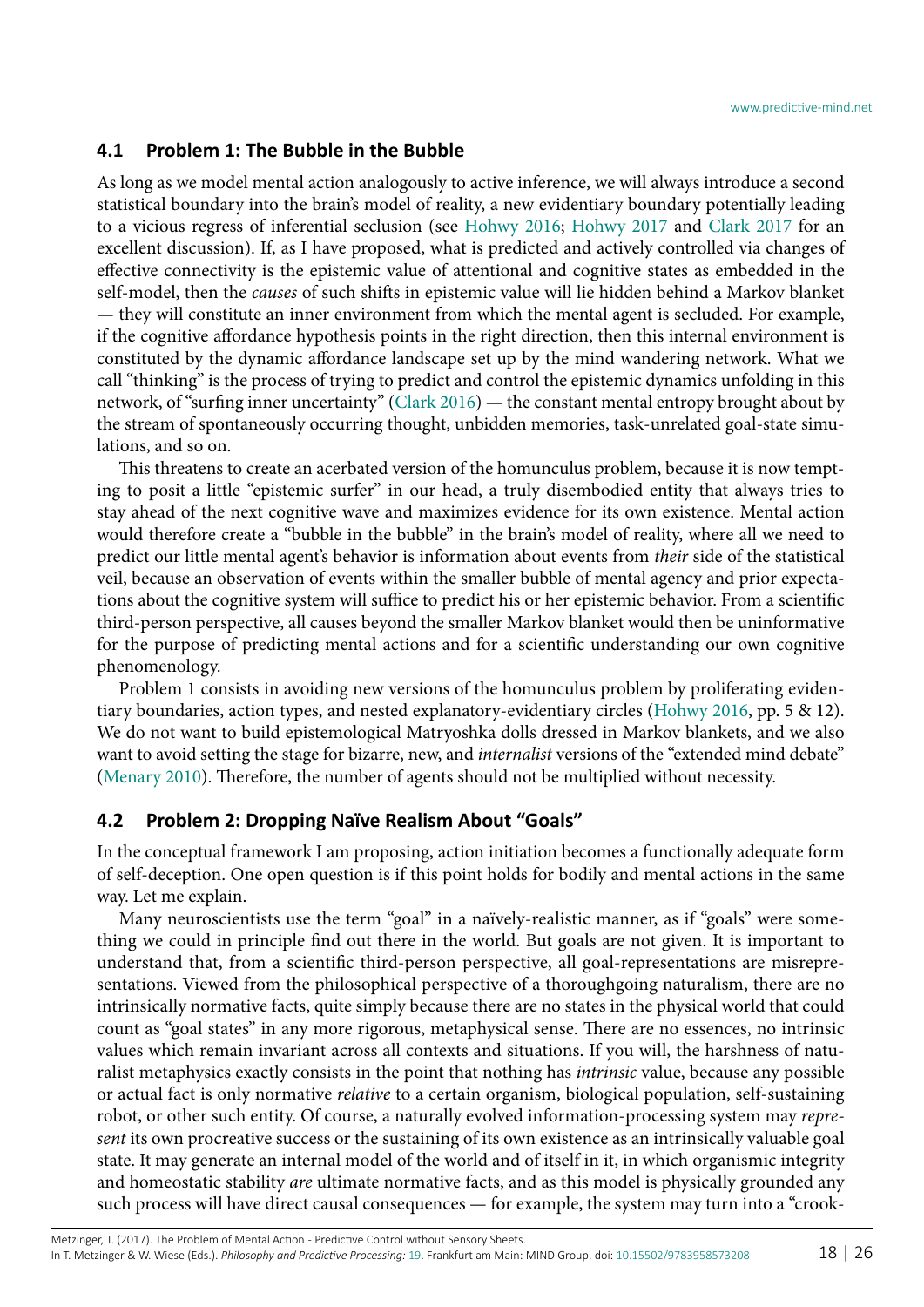ed scientist" ([Bruineberg et al. 2016](#page-22-19), Section 3) and begin maximizing evidence for its own existence ([Friston 2011](#page-23-23), p. 117; [Limanowski and Blankenburg 2013\)](#page-24-24). Clearly, any self-model successfully integrating (mis)representations of (non-existing) goal states as possessing intrinsic normativity will lead to the instantiation of new functional properties, which can then be selected for in the process of natural evolution ([Metzinger 2003](#page-24-12)).

Call this "the self-deception model of goal selection and action initiation". This may refer to an important step in the biological history of mindedness, because to manifest higher levels of intelligent behavior any naturally evolved agent has to solve two major problems: autonomous self-control and autonomous self-motivation. Biological organisms like ourselves solve the second problem by *hallucinating* goals. One aspect that makes the theory of predictive processing attractive from a philosophical perspective is that it offers a concrete mechanism for what has in the past been called "conscious volition" or "deliberate action initiation": we can dis-attend to the current state of the body, thereby enabling proprioceptive predictions — which are currently *false* representations of body and limb position in space — to "become real", initiating a new cycle of active inference. I think that attenuating sensory input by reallocating expectations for prediction-error precisions across different levels of the generative model (see also [Limanowski 2017\)](#page-24-25) is exactly what allows us to "hallucinate goals" — blocking out ascending sensory-prediction error while simultaneously setting a dynamic, top-down context in hierarchical motor control by maximizing the precision of (and hence confidence in) a more *abstract* type of belief. That belief may be normative, and it may be false.

Whenever we begin to hallucinate a goal, we are actively optimizing a high-level, multi- or amodal model describing a possible path into counterfactual states of the organism, where "optimizing" means conferring intrinsic value on it. The self-model theory [\(Metzinger 2003](#page-24-12)) would say that this crucial step happens when an internal representation of some state of the world as organism-salient — as a positive state of affairs *relative* to homeostasis, procreative success, long-term self-sustainment and so on — turns into an *intrinsic* (i.e. context-invariant) value for the system whenever it is functionally embedded in its intrinsic self-representation, when it becomes integrated with the deeper, phenomenally transparent, and more context-invariant levels of the phenomenal self-model [\(Blanke](#page-22-9) [and Metzinger 2009](#page-22-9)). Before movement onset, sensorimotor estimates are misrepresentations. The moment of action initiation is the moment in which the counterfactuality disappears from the content. What begins as an imagined bodily movement gradually becomes a real bodily movement; phenomenal opacity is transformed into phenomenal transparency; an allocentric representation of a successfully terminated action in a larger predictive horizon is gradually transposed into a shorter timescale, until it becomes "embodied" in an egocentric frame of reference leading to overt action. The intrinsic normativity in the original model's content, however, remains a hallucination — it is not an objective property of the successfully terminated motor pattern depicted by the original allocentric representation. In addition, if we hold on to the notion of active inference, then even the low-level sensory precision estimates generated in the process are systematically misrepresentational *and* beneficial for the agent, simply because they enable action. I believe this general conceptual point may be of considerable philosophical relevance, for example, because, in the words of Wanja Wiese, it draws our attention to the fact that "systematically beneficial misrepresentations may lie at the heart of our neural architecture" [\(Wiese 2016,](#page-25-19) Section 8).

Problem 2 consists in developing a fine-grained phenomenological analysis of the process just sketched without assuming a realist metaphysics of "goals" and "intrinsic value" — or reintroducing nested Matryoshka dolls and mental homunculi (Problem 1). Obviously, arriving at a deeper understanding of goal-state selection and action initiation is of particular relevance for the special case of *mental* actions and *epistemi*c goal states. It would therefore be of importance to the construction of computational models that can later explain the emergence of the specific phenomenological profile going along with transiently "hallucinating intrinsic value".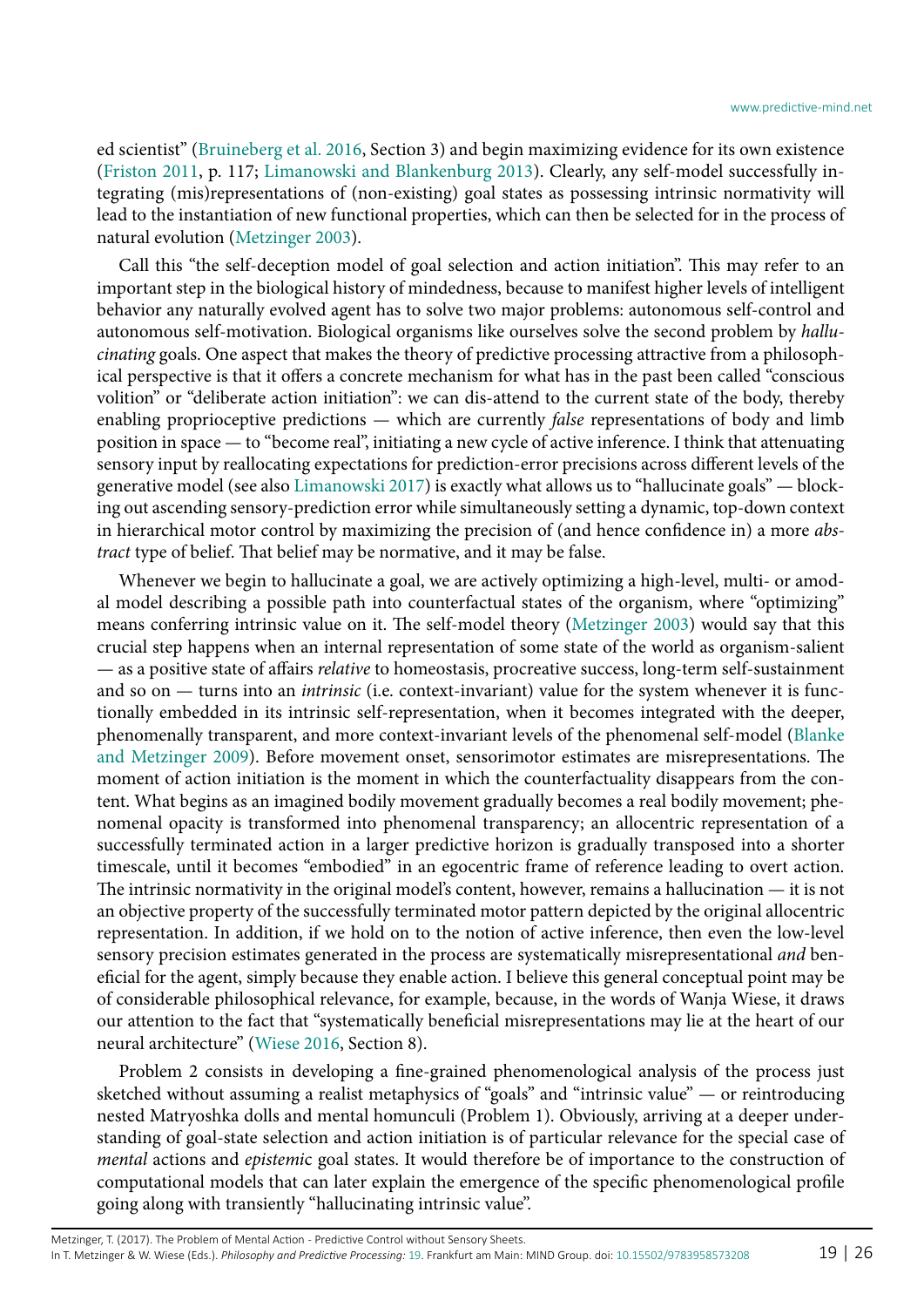#### <span id="page-19-0"></span>**4.3 Problem 3: Phenomenology and the Metaphysics of Mental Action**

It might turn out that the problem of mental action just cannot be solved in a satisfactory manner which simultaneously does justice to all its relevant aspects — the first horn of the dilemma. One classical and respectable option is to *eliminate* the concept of "mental action" from our scientific taxonomy [\(Churchland 1981](#page-22-24); [Churchland 1989](#page-22-25)). "Mental action" would then have to be dissolved into a set of empirically grounded successor concepts. But even if this could be done without shrinking the explanatory scope and predictive power of future theories developed under the PP-approach, it would still leave us with an extremely counterintuitive perspective on our own phenomenology — the second horn of dilemma. Let us take a look at this second horn first.

Here is the sketch of a three-phase model, by which an eliminativist could try to account for our robust phenomenology of mental agency:

- Phase 1 is termed "**Deep Social Embodiment**" (indirectly alluding to the terminology developed by Lisa Quadt, see also [Quadt 2017](#page-25-20)), and it begins with the early prenatal development of the fetus' brain. We often ignore the fact that the human brain finds itself in a situation of "nested double embodiment" right from the origin. The very first social interactions it has to predict and control are shaped by this special, convoluted form of embodiment. Some of these interactions may be motor, but many take place on a molecular level. They are special variants of what Quadt calls interactive inference: the fetus' brain has to predictively control *two* interoceptive environments, namely, a) the stimulus landscape internal to the fetus body itself, and b) the chemical landscape surrounding it, which is in turn predictively controlled by the mother's brain in a process Anil Seth has termed "interoceptive inference". Viewed from the epistemic perspective of the mother's brain, the fetus' body is a robust and new interoceptive signal source. Computationally, there are two overlapping task domains, and we can now view pregnancy as an escalating conflict between two control systems leading to a fundamentally competitive dynamic, ultimately based on the antagonistic coevolution of fetal and maternal genes (e.g. [Haig](#page-23-24) [2015\)](#page-23-24). This leads to the emergence and consolidation of a second self-model in what is still a single, metabolically autonomous organism — but this time in the brain of the fetus — ultimately achieving and culminating in the instantiation of a new phenomenal property — an individual "sense of presence" [\(Blanke and Metzinger 2009](#page-22-9); [Seth et al. 2011\)](#page-25-21).
- Phase 2 is "**Amnestic Enculturation**". First, it is important to note that CA as well as AA are enculturated processes ([Fabry 2015;](#page-23-1) [Fabry 2017](#page-23-2)). One relevant cultural practice is that human beings educate their children by ascribing the capacity for veto control ("You *could* have refrained from doing this!") and ultimate origination ("You *could* have done otherwise!") right from the very beginning, and at a stage where, from a scientific perspective, young children almost certainly do not possess these capacities. According to the PP approach, this cultural practice will automatically become internally modelled, and the overall process will influence the gradual development of the child's EAM. All socially embedded PP systems have to extract and exploit the causal structure of their sociocultural niche — they have to predict their caregivers' behavior — and the best resource for the generation and updating of hypotheses they have is their own internal self-model. There is empirical evidence demonstrating the social transmission of the experience of agency ([Khalighinejad et al. 2016\)](#page-23-25), and not only do children observe adults controlling external and internal events, their social context is constituted by pre-enculturated agents already operating *under the belief* of having the capacities of mental veto control and ultimate origination themselves [\(Hauf and Prinz 2005](#page-23-26)). In this way, socially constituted norms for autonomy and successful self-control become internalized via social interactive inference. There is, however, an important second aspect which the eliminativist adherent of the PP approach could highlight: It is only much later, between the ages of 2 and 4 years, that the *autobiographical* self-model comes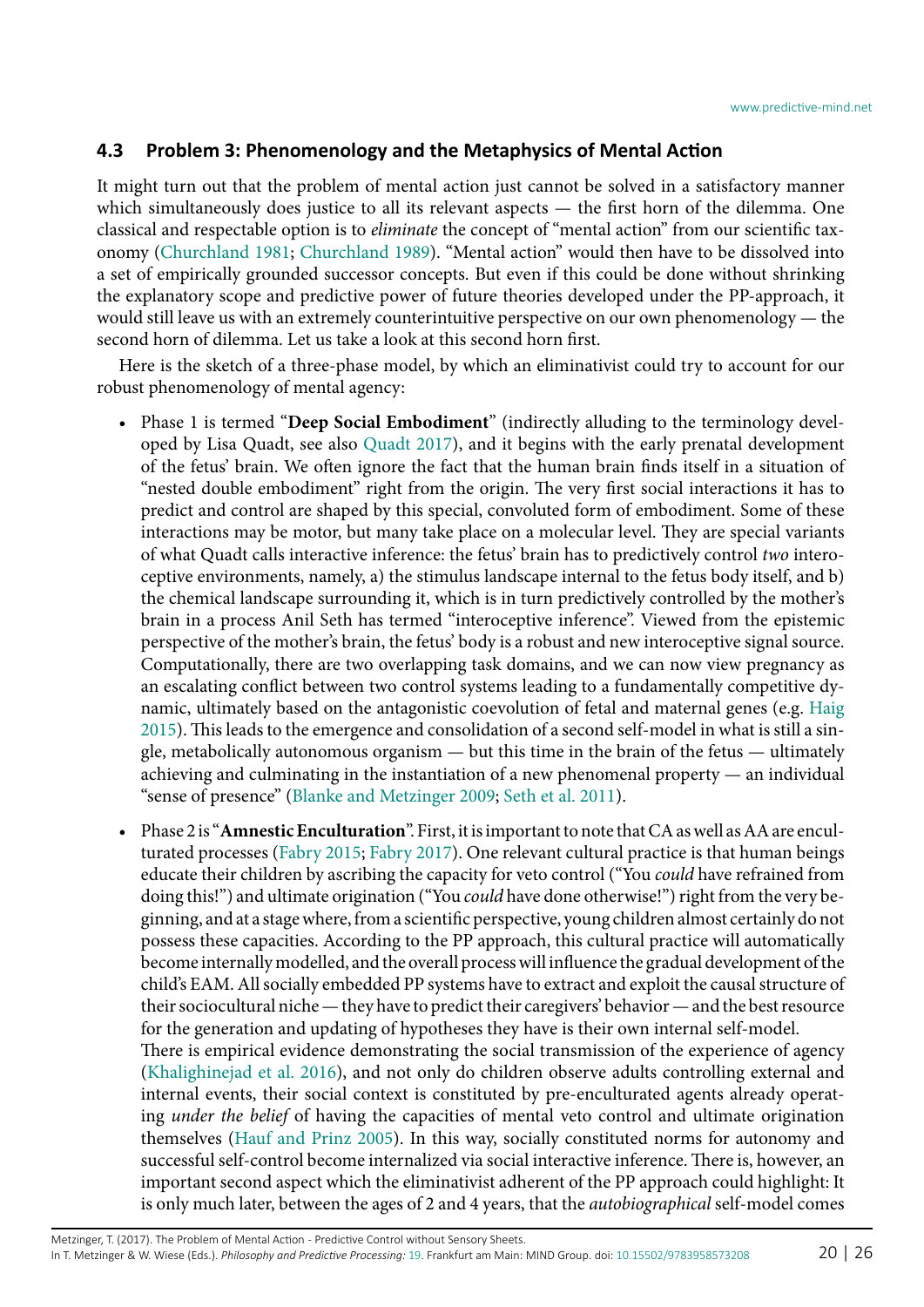onstream. This leads to the well-studied effect of infantile amnesia: the inability of adult human beings to [retrieve](https://en.wikipedia.org/wiki/Memory_retrieval) [episodic memories](https://en.wikipedia.org/wiki/Episodic_memory) from this period. For the grown-up human being, the process of amnestic enculturation itself will never be introspectively available via the phenomenal self-model.

• I call Phase 3 the period of the "**Agentive Narrative**", because it is dominated by an inner life narrative: the existence of an autobiographical self-model creating an illusion of transtemporal identity [\(Metzinger 2013a](#page-24-1), p. 5). Of course, there really is no such thing as a "narrative self"; our inner life narrative has no author, no mysterious self-behind-the-self that could function as the narrator, it too emerges out of a continuous process of dynamic self-organization and social interaction, leading to an ever-changing autobiographical self-model. But the process just sketched has an important phenomenological effect: when autobiographical memory begins to consolidate, a strong hyperprior for autonomy and moral responsibility is already firmly established. We believe and automatically predict that we (and others) have the capacity for veto control and ultimate origination, because "it has always been like that, since we can remember". We are embodied models of our early social environment. Our phenomenal self-model reflects implicit expectations of our primordial sociocultural niche and says that we have always been autonomous, morally responsible agents. This robust, self-related hyperprior has been installed early through highly reliable social feedback and it is a major factor in determining the phenomenology of self-consciousness and M-autonomy.

Now let us look at our target phenomenon of mental action against this background. According to subjective experience, and as pointed out in Section [2.3,](#page-5-0) the sudden emergence of M-autonomous epistemic self-control is an unpredicted internal event. Strictly speaking, what we call "agency" refers to an *interpretation* of this fact as "initiation" or "origination": it is the activation of an internal self-model trying to explain away the surprise involved in suddenly achieving autonomous self-control, by creating an explicit, supramodal representation of an entity capable of ultimate origination, veto control, and spontaneous self-causation. It likely has internal and external aspects, because it will involve internal simulations of cultural practices, as explained above. It is therefore something we learn before our conscious inner life-history has even begun. In addition, as Patrick Haggard has pointed out, the phenomenology of intending to act is actually quite thin and evasive, and lacks the vivid subjective quality of, for example, visual experience ([Haggard 2005](#page-23-27), p. 291). One might certainly argue that if we introspect as closely as we can and on a very fine-grained timescale, there really only is a phenomenological element of "surprise" going along with action initiation. The human adult's conscious model of the "self" involving ultimate origination and self-causation could therefore be an enculturated *post-hoc* confabulation. It could be computationally described as a causal-inference illusion that has become part of a sociocultural niche-model. Ultimately, it is based on an internalization of social interactions and deeply engrained language games that lead to self-evidencing habits of a) shallow introspection, and b) unreflected but "theory-contaminated" phenomenological self-reports. Therefore, the second horn of the dilemma may not be so counterintuitive after all — if we dare to take a closer look.

However, if we really take the option of eliminating the concept of "mental action", then, under PP, we suddenly face the problem of *bodily* action initiation: conventionally, mental actions explain the initiation of overt bodily action via a reweighting of precision expectations from somatosensory sources to goal-representations by generating descending proprioceptive predictions, which I called, in the introduction, "self-fulfilling motor fantasies". If AA is a causally inert phenomenal artifact and only unintentional mental *behaviors* (like the automatic, subpersonal reweighting of precision expectations just mentioned) do exist, then we have to find a different solution. We might say that a) bodily actions do exist, b) mental actions never existed, and c) our picture of bodily action initiation has changed in a way that only leaves us with a very weak and impoverished notion of the term "action". If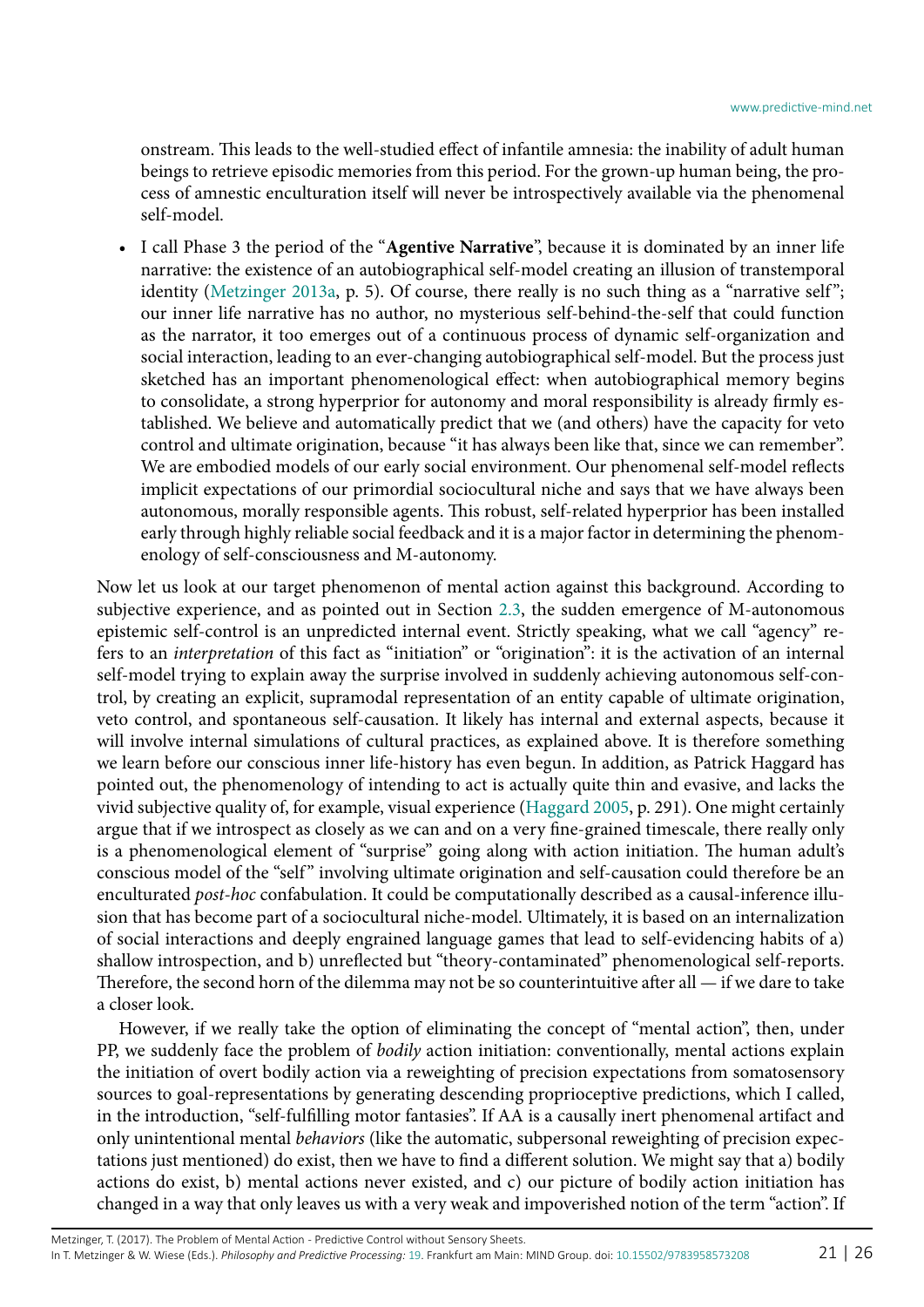— now returning to the first horn of the dilemma — we want to say that mental actions are respectable citizens of a scientifically grounded ontology, then we need a model of *mental action initiation* for the special case of attentional agency, and we need one that avoids a vicious regress. Introducing higher-order precision shifts, for example by positing third-order precision-control targeting processes of second-order precision optimization ("second-order AA"), would create exactly such a vicious regress (Problem 1). It would also give birth to a lineage of nested Matryoshka dolls.

I have therefore proposed a non-circular model for the special case of cognitive agency: the cognitive affordance hypothesis. Cognitive action initiation is explained by the navigation of an internal affordance landscape which is continuously set up by the mind wandering network (Section [3.2\)](#page-10-0). But at present it is not clear if the mind wandering network could play the same role for the initiation of *attentional* action, an equivalent of providing an automatic stream of goal-representations which compete for motor control by inducing sensory attenuation (Problem 2). So we may have a model of action initiation for CA, but not for AA. I take this to be another highly relevant future target for interdisciplinary research.

Problem 3 lies in deciding which horn of the dilemma to take. The realist option continues to treat mental actions as part of our scientific ontology, but bears the explanatory burden of developing a multi-level theory of goal-state selection and action initiation spanning all levels of the hierarchy — ranging from attentional to overt bodily agency — by solving Problem 1 and Problem 2. The eliminativist option has to dissolve the concept of "mental action" into a series of successor concepts possessing at least equal unificatory, predictive, and explanatory power — while making intelligible why, for centuries and in our very own autophenomenological reports, we have described our inner life so falsely.

#### **5 Conclusion**

Are there mental actions *at all*? I will not answer this question here. My overarching goal in this article has been to put the problem of mental action into explicit focus. But as we have now seen, this problem has many philosophical and empirical facets. It must be clearly stated that to date, there is no satisfying theoretical account of mental action under the PP approach. I have offered a series of new conceptual instruments and connected them to four central ideas discussed in recent philosophical and scientific research on PP. My aim was to integrate core semantic elements in order to arrive at a first working concept for "mental action", a hypothetical construct which can now be further developed and refined. According to this first notion, mental actions are a specific form of predictive control of effective connectivity, accompanied and possibly even functionally mediated by what I have termed the EAM. They are aimed at increasing the epistemic value of pre-existing states in the conscious self-model, without causally looping through sensory sheets or using the non-neural body as an instrument for active inference. I have sketched four empirically testable hypotheses, assuming that what is most needed at this stage are more fine-grained computational models yielding testable predictions.<sup>[11](#page-21-0)</sup>

<span id="page-21-0"></span><sup>11</sup> I am deeply indebted to Jona Vance, Michael Anderson, Carsten Korth, Jakob Hohwy, Giovanni Pezzulo, Iuliia Pliushch, Anil Seth, and Wanja Wiese for critical discussion and a considerable number of extremely helpful comments and Lucy Mayne for equally helpful comments plus excellent editorial help with the English version of this text. I have learned a lot from all of them. They are not responsible for the shortcomings of the final version of this paper.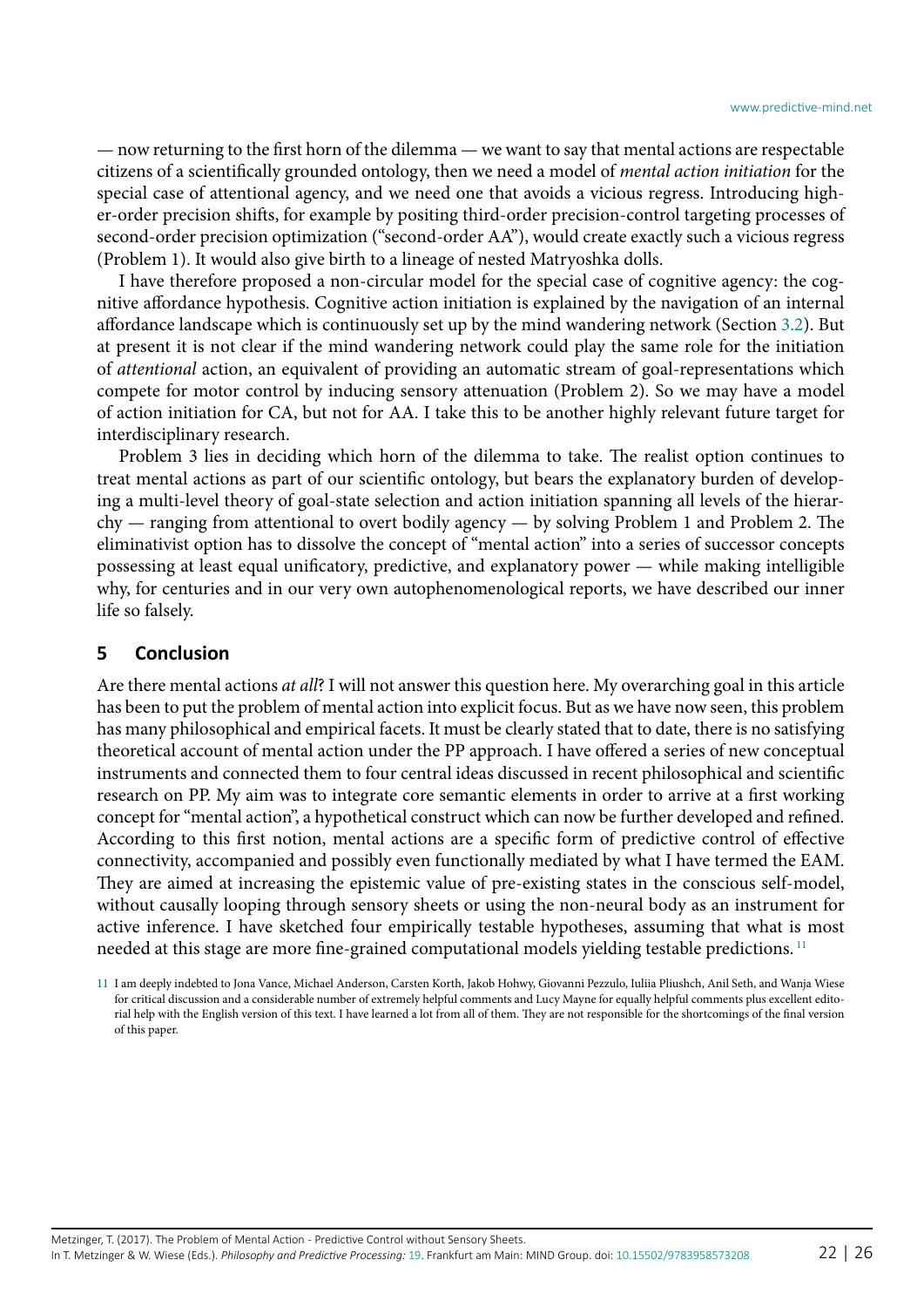### **References**

- <span id="page-22-1"></span>Amer, T., Campbell, K. L. & Hasher, L. (2016). Cognitive control as a double-edged sword. *Trends in Cognitive Sciences, 20* (12), 905–915[. https://dx.doi.org/10.1016/j.](https://dx.doi.org/10.1016/j.tics.2016.10.002) [tics.2016.10.002.](https://dx.doi.org/10.1016/j.tics.2016.10.002)
- <span id="page-22-5"></span>Anderson, M. L. (2015). Précis of After phrenology: Neural reuse and the interactive brain. *Behavioral and Brain Sciences, 16*, 1–22.
- <span id="page-22-17"></span>Andrews-Hanna, J. R., Reidler, J. S., Huang, C. & Buckner, R. L. (2010). Evidence for the default network's role in spontaneous cognition. *Journal of Neurophysiology, 104* (1), 322–335.
- <span id="page-22-21"></span>Axelrod, V., Rees, G., Lavidor, M. & Bar, M. (2015). Increasing propensity to mind-wander with transcranial direct current stimulation. *Proceedings of the National Academy of Sciences of the United States of America, 112* (11), 3314– 3319. [https://dx.doi.org/10.1073/pnas.1421435112.](https://dx.doi.org/10.1073/pnas.1421435112)
- <span id="page-22-6"></span>Barsalou, L. (2016). Can cognition be reduced to action? In A. K. Engel, K. J. Friston & D. Kragic (Eds.) *The pragmatic turn: Toward action-oriented views in cognitive science*.
- <span id="page-22-9"></span>Blanke, O. & Metzinger, T. (2009). Full-body illusions and minimal phenomenal selfhood. *Trends in Cognitive Sciences, 13* (1), 7–13.
- <span id="page-22-0"></span>Bortolotti, L. (2015). The epistemic innocence of motivated delusions. *Consciousness and Cognition, 33*, 490–499.
- <span id="page-22-2"></span>Brass, M. & Haggard, P. (2007). To do or not to do: The neural signature of self-control. *The Journal of Neuroscience, 27* (34), 9141–9145.
- <span id="page-22-22"></span>Broadway, J. M., Zedelius, C. M., Mooneyham, B. W., Mrazek, M. D. & Schooler, J. W. (2015). Stimulating minds to wander. *Proceedings of the National Academy of Sciences of the United States of America, 112* (11), 3182– 3183. [https://dx.doi.org/10.1073/pnas.1503093112.](https://dx.doi.org/10.1073/pnas.1503093112)
- <span id="page-22-20"></span>Bruineberg, J. (2017). Active inference and the primacy of the 'I can'. In T. Metzinger & W. Wiese (Eds.) *Philosophy and predictive processing*.
- <span id="page-22-19"></span>Bruineberg, J., Kiverstein, J. & Rietveld, E. (2016). The anticipating brain is not a scientist: The free-energy principle from an ecological-enactive perspective. *Synthese*. [https://dx.doi.org/10.1007/s11229-016-1239-1.](https://dx.doi.org/10.1007/s11229-016-1239-1)
- <span id="page-22-18"></span>Buckner, R. L. & Carroll, D. C. (2007). Self-projection and the brain. *Trends in Cognitive Sciences, 11* (2), 49–57. [https://dx.doi.org/10.1016/j.tics.2006.11.004.](https://dx.doi.org/10.1016/j.tics.2006.11.004)
- <span id="page-22-14"></span>Buckner, R. L., Andrews–Hanna, J. R. & Schacter, D. L. (2008). The brain's default network. *Annals of the New York Academy of Sciences, 1124* (1), 1–38.
- <span id="page-22-7"></span>Butz, M. V. (2016). Toward a unified sub-symbolic computational theory of cognition. *Frontiers in Psychology, 7*, 925. [https://dx.doi.org/10.3389/fpsyg.2016.00925.](https://dx.doi.org/10.3389/fpsyg.2016.00925)
- <span id="page-22-3"></span>Campbell-Meiklejohn, D. K., Woolrich, M. W., Passingham, R. E. & Rogers, R. D. (2008). Knowing when to stop: The brain mechanisms of chasing losses. *Biological Psychiatry, 63* (3), 293–300.
- <span id="page-22-15"></span>Christoff, K. (2012). Undirected thought: Neural determinants and correlates. *Brain Research, 1428*, 51–59. [https://dx.doi.org/10.1016/j.brainres.2011.09.060.](https://dx.doi.org/10.1016/j.brainres.2011.09.060)
- <span id="page-22-16"></span>Christoff, K., Gordon, A. M., Smallwood, J., Smith, R. & Schooler, J. W. (2009). Experience sampling during fMRI reveals default network and executive system contributions to mind wandering. *Proceedings of the National Academy of Sciences, 106* (21), 8719–8724.
- <span id="page-22-4"></span>Christoff, K., Irving, Z. C., Fox, K. C. R., Spreng, R. N. & Andrews-Hanna, J. R. (2016). Mind-wandering as spontaneous thought: A dynamic framework. *Nature Reviews Neuroscience, 17*, 718–731[. https://dx.doi.org/10.1038/](https://dx.doi.org/10.1038/nrn.2016.113) [nrn.2016.113.](https://dx.doi.org/10.1038/nrn.2016.113)
- <span id="page-22-24"></span>Churchland, P. M. (1981). Eliminative materialism and the propositional attitudes. *The Journal of Philosophy, 78* (2), 67–90.
- <span id="page-22-25"></span> $-$ (1989). A neurocomputational perspective: The nature *of mind and the structure of science.* MIT Press.
- <span id="page-22-10"></span>Cisek, P. (2007). Cortical mechanisms of action selection: The affordance competition hypothesis. *Philosophical Transactions of the Royal Society of London B: Biological Sciences, 362* (1485), 1585–1599.
- <span id="page-22-11"></span>Cisek, P. & Kalaska, J. F. (2005). Neural correlates of reaching decisions in dorsal premotor cortex: Specification of multiple direction choices and final selection of action. *Neuron, 45* (5), 801–814.
- <span id="page-22-12"></span>(2010). Neural mechanisms for interacting with a world full of action choices. *Annual Review of Neuroscience, 33*, 269–298.
- <span id="page-22-13"></span>Clark, A. (2016). *Surfing uncertainty: Prediction, action, and the embodied mind.* New York: Oxford University Press.
- <span id="page-22-23"></span>*———*(2017). How to knit your own Markov blanket: Resisting the second law with metamorphic minds. In T. Metzinger & W. Wiese (Eds.) *Philosophy and predictive processing*.
- <span id="page-22-8"></span>Cohen, O., Koppel, M., Malach, R. & Friedman, D. (2014). Controlling an avatar by thought using real-time fMRI. *Journal of Neural Engineering, 11* (3), 035006.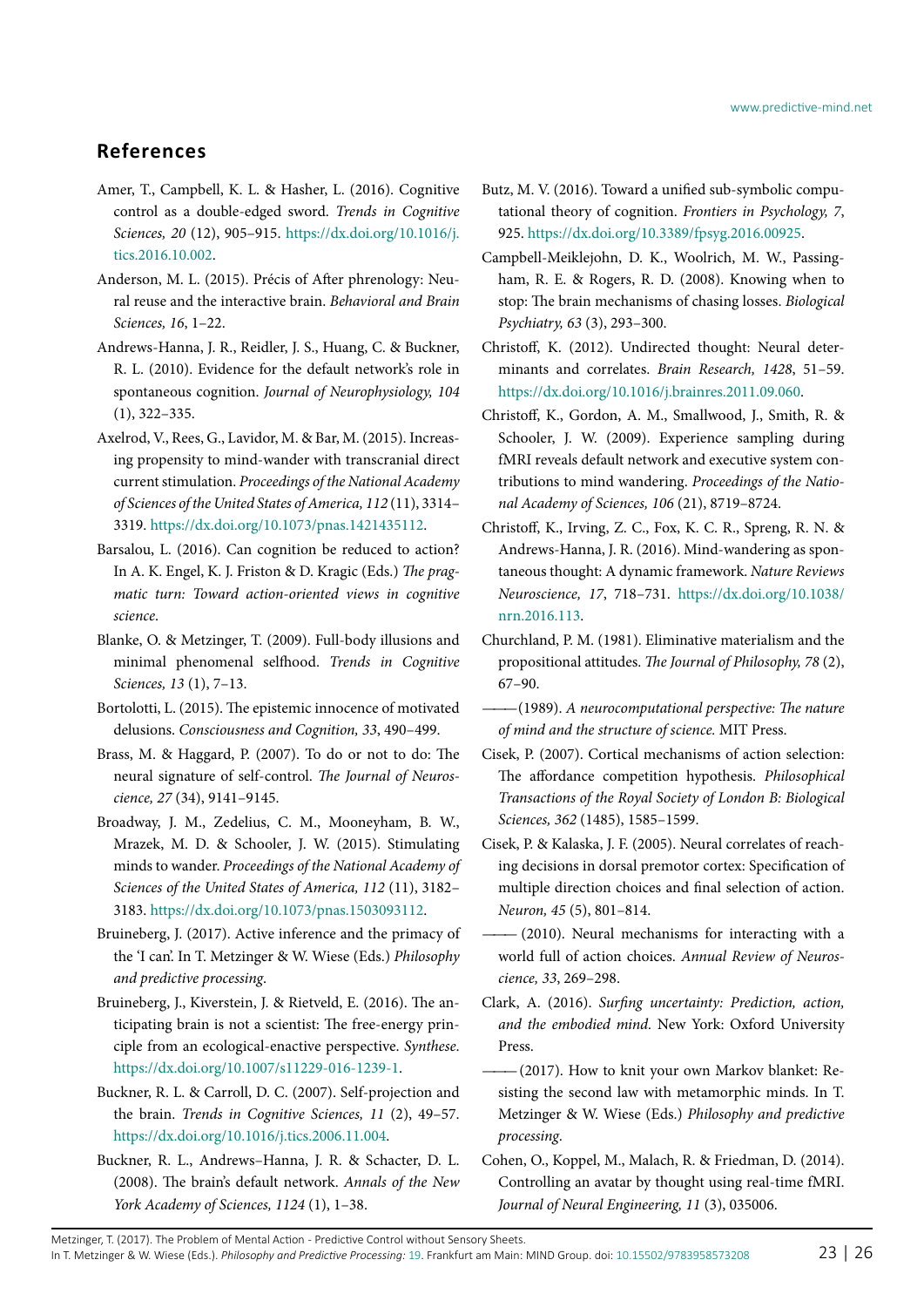- <span id="page-23-14"></span>Cohen, O., Druon, S., Lengagne, S., Mendelsohn, A., Malach, R., Kheddar, A. & Friedman, D. (2014). FMRI-based robotic embodiment: Controlling a humanoid robot by thought using real-time fMRI. *Presence: Teleoperators and Virtual Environments, 23* (3), 229–241[. https://dx.](https://dx.doi.org/10.1162/PRES_a_00191) [doi.org/10.1162/PRES\\_a\\_00191.](https://dx.doi.org/10.1162/PRES_a_00191)
- <span id="page-23-11"></span>Cole, M. W. & Schneider, W. (2007). The cognitive control network: Integrated cortical regions with dissociable functions. *NeuroImage, 37* (1), 343–360.
- <span id="page-23-13"></span>Cole, M.W., Yarkoni, T., Repovš, G., Anticevic, A. & Braver, T. S. (2012). Global connectivity of prefrontal cortex predicts cognitive control and intelligence. *The Journal of Neuroscience, 32* (26), 8988–8999.
- <span id="page-23-12"></span>Cole, M. W., Reynolds, J.R., Power, J.D., Repovs, G., Anticevic, A. & Braver, T.S. (2013). Multi-task connectivity reveals flexible hubs for adaptive task control. *Nature Neuroscience, 16* (9), 1348–1355.
- <span id="page-23-8"></span>Cole, M. W., Repovs, G. & Anticevic, A. (2014). The fronto-parietal control system: A central role in mental health. *The Neuroscientist*.
- <span id="page-23-20"></span>Conant, R. C. & Ashby, R. (2007). Every good regulator of a system must be a model of that system. *International Journal of Systems Science, 1* (2), 89–97[. https://dx.doi.](https://dx.doi.org/10.1080/00207727008920220) [org/10.1080/00207727008920220.](https://dx.doi.org/10.1080/00207727008920220)
- <span id="page-23-17"></span>Davey, C. G., Pujol, J. & Harrison, B. J. (2016). Mapping the self in the brain's default mode network. *NeuroImage, 132*, 390–397[. https://dx.doi.org/10.1016/j.neuro](https://dx.doi.org/10.1016/j.neuroimage.2016.02.022)[image.2016.02.022.](https://dx.doi.org/10.1016/j.neuroimage.2016.02.022)
- <span id="page-23-3"></span>Davidson, D. (2001). *Essays on actions and events: Philosophical essays.* Oxford: Oxford University Press.
- <span id="page-23-18"></span>Dretske, F. (1986). Misrepresentation. In R. Bogdan (Ed.) *Belief: Form, content, and function* (pp. 17–36). Oxford, Oxford University Press.
- <span id="page-23-4"></span>*———* (1988). *Explaining behavior: Reasons in a world of causes.* Cambridge: Cambridge University Press.
- <span id="page-23-5"></span>Engel, A. K., Maye, A., Kurthen, M. & König, P. (2013). Where's the action? The pragmatic turn in cognitive science. *Trends in Cognitive Sciences, 17* (5), 202–209.
- <span id="page-23-6"></span>Engel, A. K., Friston, K. J. & Kragic, D. (2016). *The pragmatic turn: Toward action-oriented views in cognitive science.*
- <span id="page-23-1"></span>Fabry, R. E. (2015). Enriching the notion of enculturation: Cognitive integration, predictive processing, and the case of reading acquisition. In T. K. Metzinger & J. M. Windt (Eds.) *Open MIND*[. https://dx.doi.](https://dx.doi.org/10.15502/9783958571143) [org/10.15502/9783958571143.](https://dx.doi.org/10.15502/9783958571143)
- <span id="page-23-2"></span> $-$ (2017). Predictive processing and cognitive development. In T. Metzinger & W. Wiese (Eds.) *Philosophy and predictive processing*.
- <span id="page-23-7"></span>Filevich, E., Kühn, S. & Haggard, P. (2012). Intentional inhibition in human action: The power of 'no'. *Neuroscience & Biobehavioral Reviews, 36* (4), 1107–1118.
- <span id="page-23-9"></span>*———*(2013). There is no free won't: Antecedent brain activity predicts decisions to inhibit. *PLoS ONE, 8* (2), e53053.
- <span id="page-23-16"></span>Fox, K. C. R., Spreng, R. N., Ellamil, M., Andrews-Hanna, J. R. & Christoff, K. (2015). The wandering brain: Meta-analysis of functional neuroimaging studies of mind-wandering and related spontaneous thought processes. *NeuroImage, 111*, 611–621.
- <span id="page-23-23"></span>Friston, K. (2011). Embodied inference: Or I think therefore I am, if I am what I think. *The implications of embodiment (Cognition and Communication)*, 89–125.
- <span id="page-23-0"></span>Friston, K., Schwartenbeck, P., FitzGerald, T., Moutoussis, M., Behrens, T. & Dolan, R. J. (2014). The anatomy of choice: Dopamine and decision-making. *Philosophical transactions of the Royal Society of London. Series B, Biological sciences, 369* (1655)[. https://dx.doi.org/10.1098/](https://dx.doi.org/10.1098/rstb.2013.0481) [rstb.2013.0481.](https://dx.doi.org/10.1098/rstb.2013.0481)
- <span id="page-23-19"></span>Friston, K., Rigoli, F., Ognibene, D., Mathys, C., FitzGerald, T. & Pezzulo, G. (2015). Active inference and epistemic value. *Cognitive Neuroscience, 6* (4), 187–214. [https://dx.](https://dx.doi.org/10.1080/17588928.2015.1020053) [doi.org/10.1080/17588928.2015.1020053.](https://dx.doi.org/10.1080/17588928.2015.1020053)
- <span id="page-23-27"></span>Haggard, P. (2005). Conscious intention and motor cognition. *Trends in Cognitive Sciences, 9* (6), 290–295[. https://](https://dx.doi.org/10.1016/j.tics.2005.04.012) [dx.doi.org/10.1016/j.tics.2005.04.012.](https://dx.doi.org/10.1016/j.tics.2005.04.012)
- <span id="page-23-24"></span>Haig, D. (2015). Maternal-fetal conflict, genomic imprinting and mammalian vulnerabilities to cancer. *Philosophical Transactions of the Royal Society of London. Series B, Biological Sciences, 370* (1673)[. https://dx.doi.](https://dx.doi.org/10.1098/rstb.2014.0178) [org/10.1098/rstb.2014.0178.](https://dx.doi.org/10.1098/rstb.2014.0178)
- <span id="page-23-26"></span>Hauf, P. & Prinz, W. (2005). The understanding of own and others' actions during infancy: "You-like-me'' or ''Melike-you''? *Interaction Studies, 6* (3), 429–445.
- <span id="page-23-15"></span>Hohwy, J. (2013). *The predictive mind.* Oxford: Oxford University Press.
- <span id="page-23-21"></span>*———*(2016). The self-evidencing brain. *Noûs, 50* (2), 259– 285. [https://dx.doi.org/10.1111/nous.12062.](https://dx.doi.org/10.1111/nous.12062)
- <span id="page-23-22"></span>*———* (2017). How to entrain your evil demon. In T. Metzinger & W. Wiese (Eds.) *Philosophy and predictive processing*.
- <span id="page-23-25"></span>Khalighinejad, N., Bahrami, B., Caspar, E. A. & Haggard, P. (2016). Social transmission of experience of agency: An experimental study. *Frontiers in Psychology, 7* (974), 313. [https://dx.doi.org/10.3389/fpsyg.2016.01315.](https://dx.doi.org/10.3389/fpsyg.2016.01315)
- <span id="page-23-10"></span>Kühn, S., Haggard, P. & Brass, M. (2009). Intentional inhibition: How the ''veto–area'' exerts control. *Human Brain Mapping, 30* (9), 2834–2843.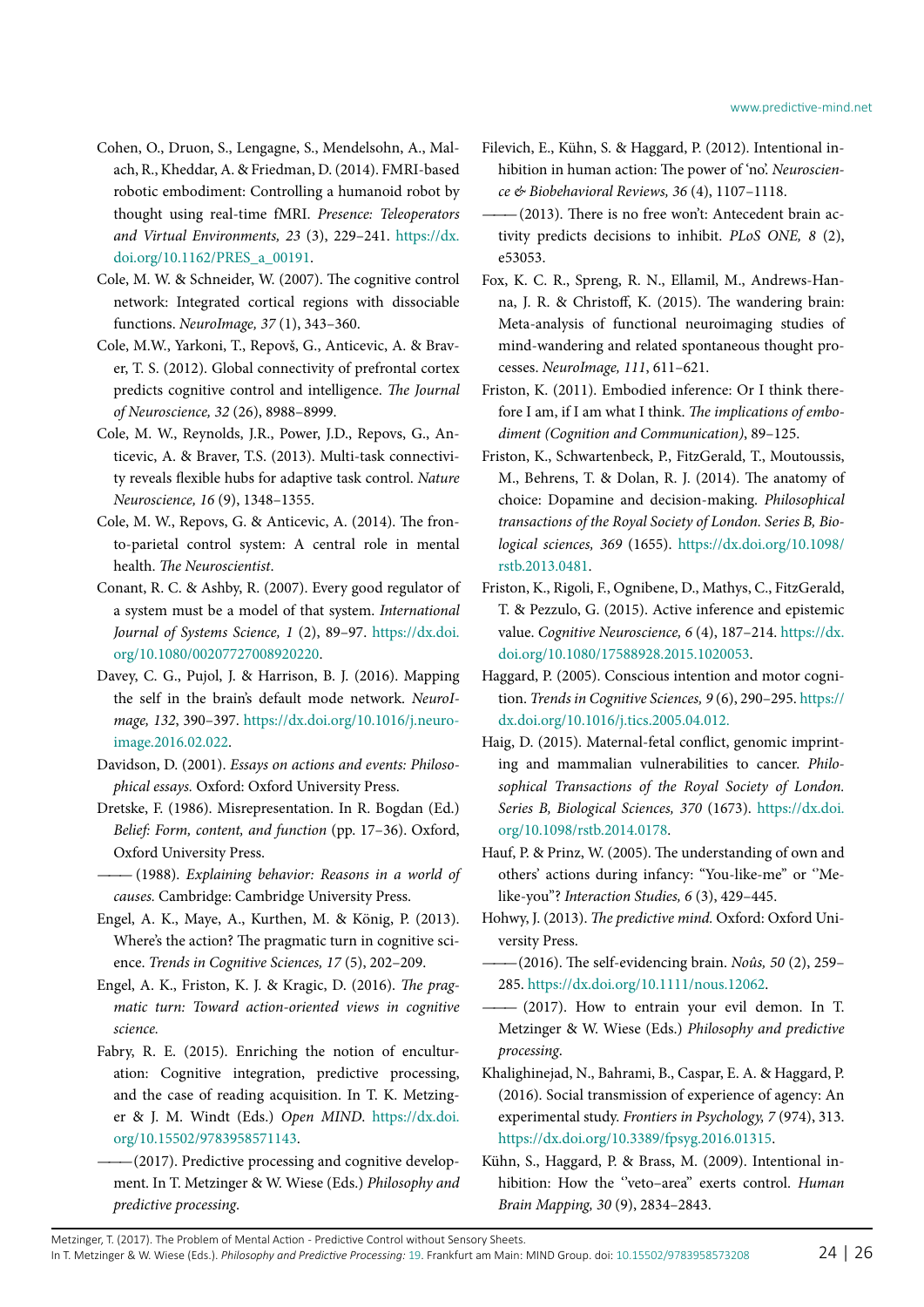- <span id="page-24-22"></span>Lamme, V. A. F. (2003). Why visual attention and awareness are different. *Trends in Cognitive Sciences, 7* (1), 12–18.
- <span id="page-24-14"></span>Lenggenhager, B., Tadi, T., Metzinger, T. & Blanke, O. (2007). Video ergo sum: Manipulating bodily self-consciousness. *Science, 317* (5841), 1096–1099[. https://dx.](https://dx.doi.org/10.1126/science.1143439) [doi.org/10.1126/science.1143439.](https://dx.doi.org/10.1126/science.1143439)
- <span id="page-24-25"></span>Limanowski, J. (2017). (Dis-)attending to the body. Action and self-experience in the active inference framework. In T. Metzinger & W. Wiese (Eds.) *Philosophy and predictive processing*.
- <span id="page-24-24"></span>Limanowski, J. & Blankenburg, F. (2013). Minimal self-models and the free energy principle.
- <span id="page-24-18"></span>Mantini, D. & Vanduffel, W. (2012). Emerging roles of the brain's default network. *The Neuroscientist, 19* (1), 76–87. [https://dx.doi.org/10.1177/1073858412446202.](https://dx.doi.org/10.1177/1073858412446202)
- <span id="page-24-20"></span>Margulies, D. S., Ghosh, S. S., Goulas, A., Falkiewicz, M., Huntenburg, J. M., Langs, G., Bezgin, G., Eickhoff, S. B., Castellanos, F. X. & Petrides, M. (2016). Situating the default-mode network along a principal gradient of macroscale cortical organization. *Proceedings of the National Academy of Sciences*, 12574–12579.
- <span id="page-24-19"></span>Mason, M. F., Norton, M. I., Van Horn, J. D., Wegner, D. M., Grafton, S. T. & Macrae, C. N. (2007). Wandering minds: The default network and stimulus-independent thought. *Science, 315* (5810), 393–395.
- <span id="page-24-6"></span>Mattar, M. G., Cole, M. W., Thompson-Schill, S. L. & Bassett, D. S. (2015). A functional cartography of cognitive systems. *PLoS Computational Biology, 11* (12), e1004533.
- <span id="page-24-5"></span>Medea, B., Karapanagiotidis, T., Konishi, M., Ottaviani, C., Margulies, D., Bernasconi, A., Bernasconi, N., Bernhardt, B. C., Jefferies, E. & Smallwood, J. (2016). How do we decide what to do? Resting-state connectivity patterns and components of self-generated thought linked to the development of more concrete personal goals. *Experimental Brain Research*. [https://dx.doi.](https://dx.doi.org/10.1007/s00221-016-4729-y) [org/10.1007/s00221-016-4729-y.](https://dx.doi.org/10.1007/s00221-016-4729-y)
- <span id="page-24-23"></span>Menary, R. (Ed.) (2010). *The extended mind.* Cambridge, MA: MIT Press.
- <span id="page-24-12"></span><span id="page-24-9"></span>Metzinger, T. (1995). *Conscious experience.* Exeter, UK: Imprint Academic.
	- $-(2003)$ . Being no one: The self-model theory of subjec*tivity.* Cambridge, MA: MIT Press.
- <span id="page-24-21"></span> $-(2004)$ . Précis of "Being no one". *PSYCHE - An Interdisciplinary Journal of Research on Consciousness, 11* (5), 1–35. [http://psyche.cs.monash.edu.au/symposia/](http://psyche.cs.monash.edu.au/symposia/metzinger/precis.pdf) [metzinger/precis.pdf.](http://psyche.cs.monash.edu.au/symposia/metzinger/precis.pdf)
- <span id="page-24-17"></span> $-$  (2006). Conscious volition and mental representation: Towards a more fine-grained analysis. *Disorders of Volition*, 19–48.
- <span id="page-24-13"></span>*———* (2008). Empirical perspectives from the self-model theory of subjectivity: A brief summary with examples. *Progress in Brain Research, 168*, 215–278.
- <span id="page-24-1"></span> $-(2013a)$ . The myth of cognitive agency: Subpersonal thinking as a cyclically recurring loss of mental autonomy. *Frontiers in Psychology, 4*, 931[. https://dx.doi.](https://dx.doi.org/10.3389/fpsyg.2013.00931) [org/10.3389/fpsyg.2013.00931.](https://dx.doi.org/10.3389/fpsyg.2013.00931)
- <span id="page-24-10"></span> $-$  (2013b). Why are dreams interesting for philosophers? The example of minimal phenomenal selfhood, plus an agenda for future research. *Frontiers in Psychology, 4*[. https://dx.doi.org/10.3389/fpsyg.2013.00746.](https://dx.doi.org/10.3389/fpsyg.2013.00746)
- <span id="page-24-2"></span> $-$  (2015). M-autonomy. Journal of Consciousness Stu*dies, 22* (11-12), 270–302.
- <span id="page-24-3"></span> $-(2017)$ . Why is mind wandering interesting for philosophers? In K. C. Fox & K. Christoff (Eds.) *The Oxford handbook of spontaneous thought*.
- <span id="page-24-4"></span>Mooneyham, B. W. & Schooler, J. W. (2013). The costs and benefits of mind-wandering: A review. *Canadian Journal of Experimental Psychology/Revue Canadienne de Psychologie Expérimentale, 67* (1), 11–18[. https://dx.doi.](https://dx.doi.org/10.1037/a0031569) [org/10.1037/a0031569.](https://dx.doi.org/10.1037/a0031569)
- <span id="page-24-7"></span>Niendam, T. A., Laird, A. R., Ray, K. L., Dean, Y. M., Glahn, D. C. & Carter, C. S. (2012). Meta-analytic evidence for a superordinate cognitive control network subserving diverse executive functions. *Cognitive, Affective, & Behavioral Neuroscience, 12* (2), 241–268.
- <span id="page-24-0"></span>Pezzulo, G. (2012). An active inference view of cognitive control. *Frontiers in Psychology, 3*, 478. [https://dx.doi.](https://dx.doi.org/10.3389/fpsyg.2012.00478) [org/10.3389/fpsyg.2012.00478.](https://dx.doi.org/10.3389/fpsyg.2012.00478)
- <span id="page-24-11"></span> $-(2016)$ . The contribution of pragmatic skills to cognition and its development: Common perspectives and disagreement: Common perspectives and disagreement. In A. K. Engel, K. J. Friston & D. Kragic (Eds.) *The pragmatic turn: Toward action-oriented views in cognitive science* (pp. 19–33).
- <span id="page-24-8"></span>Pezzulo, G., Cartoni, E., Rigoli, F., Pio-Lopez, L. & Friston, K. (2016). Active inference, epistemic value, and vicarious trial and error. *Learning & Memory, 23* (7), 322–338.
- <span id="page-24-15"></span>Picard, F. (2013). State of belief, subjective certainty and bliss as a product of cortical dysfunction. *Cortex; A Journal Devoted to the Study of the Nervous System and Behavior, 49* (9), 2494–2500. [https://dx.doi.org/10.1016/j.](https://dx.doi.org/10.1016/j.cortex.2013.01.006) [cortex.2013.01.006.](https://dx.doi.org/10.1016/j.cortex.2013.01.006)
- <span id="page-24-16"></span>Picard, F., Scavarda, D. & Bartolomei, F. (2013). Induction of a sense of bliss by electrical stimulation of the anterior insula. *Cortex; A Journal Devoted to the Study of the Nervous System and Behavior, 49* (10), 2935–2937[. https://](https://dx.doi.org/10.1016/j.cortex.2013.08.013) [dx.doi.org/10.1016/j.cortex.2013.08.013.](https://dx.doi.org/10.1016/j.cortex.2013.08.013)

Metzinger, T. (2017). The Problem of Mental Action - Predictive Control without Sensory Sheets. In T. Metzinger & W. Wiese (Eds.). *Philosophy and Predictive Processing:* [19](http://predictive-mind.net/papers/@@chapters?nr=19). Frankfurt am Main: MIND Group. doi: [10.15502/9783958573208](http://dx.doi.org/10.15502/9783958573208) 25 | 26